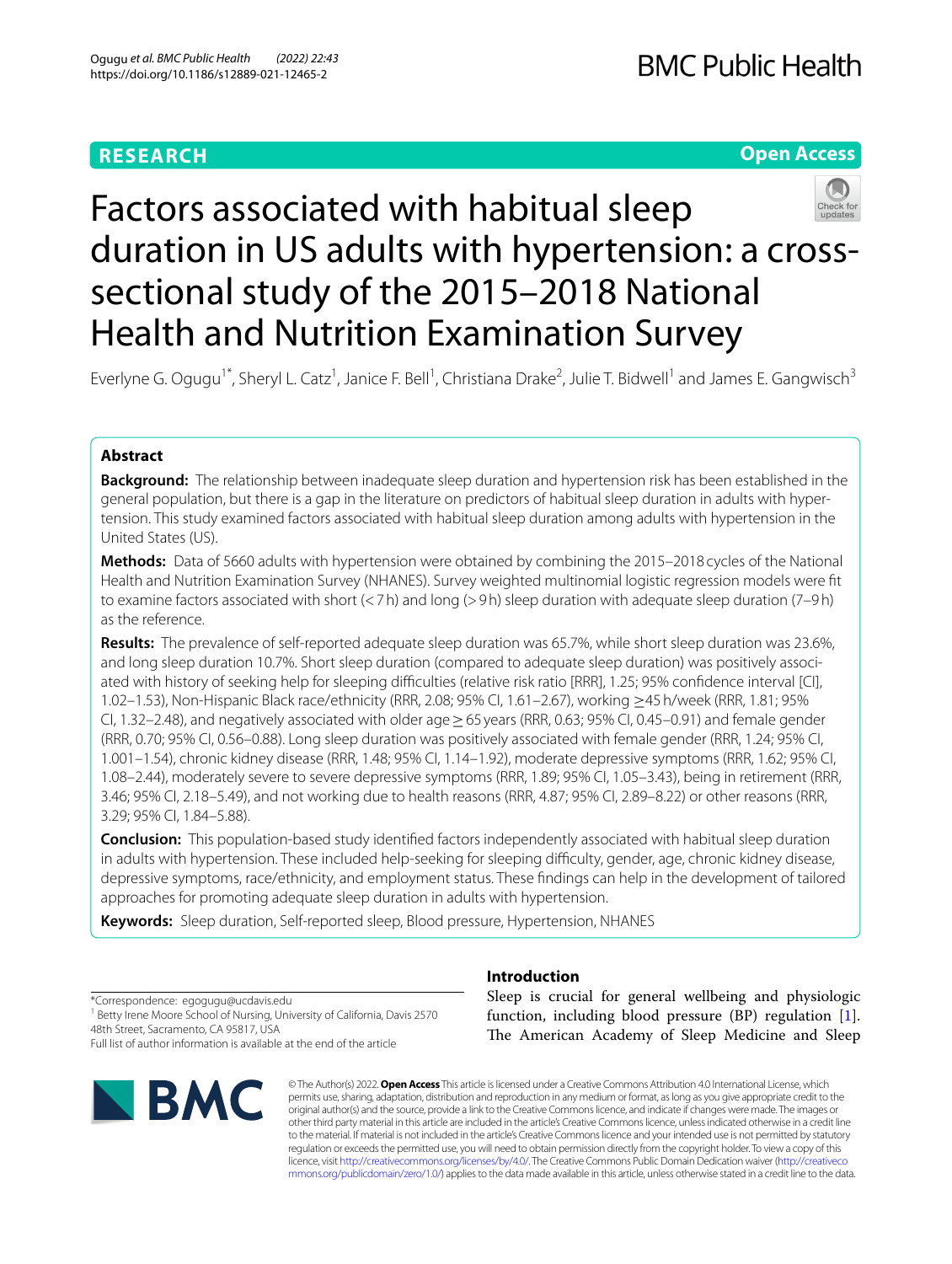Research Society (AASM/SRS) and the National Sleep Foundation (NSF) recommend that individuals aged  $\geq$ 18 years sleep for a minimum of 7 h a day to stay healthy [\[1](#page-11-0), [2](#page-11-1)]. However, the proportion of United States (US) adults who habitually sleep less than the recommended hours has increased over the years. For example, the prevalence of habitual short sleep duration (<7h/ day) among working US adults rose from 30.9% in 2010 to  $35.6\%$  $35.6\%$  in  $2018$  [3]. The burden of hypertension also remains a public health challenge in the US. Based on the 2017 American College of Cardiology and American Heart Association (ACC/AHA) guidelines, 47.3% of US adults have hypertension, and only 26.1% of those with hypertension have it under control [[4\]](#page-11-3).

The 2017 ACC/AHA guidelines recommend weight reduction, adopting a healthy diet, sodium reduction, regular physical activity, and reducing alcohol intake as the primary evidence-based lifestyle interventions for addressing modifable risk factors of hypertension [\[5](#page-11-4)]. However, growing evidence indicates that short sleep duration is also a signifcant risk factor for hypertension [[6–](#page-11-5)[9\]](#page-11-6). In addition, other studies have reported associations between short sleep duration and factors that can negatively impact hypertension prevention and control, such as obesity  $[10, 11]$  $[10, 11]$  $[10, 11]$  $[10, 11]$ , unhealthy diet  $[12, 13]$  $[12, 13]$  $[12, 13]$  $[12, 13]$ , and increased alcohol intake  $[14]$  $[14]$ . These findings on the relationship of sleep duration with hypertension and other health-related behaviors indicate the potential role of habitual sleep duration in preventing and controlling hypertension.

Although studies have identifed predictors of habitual sleep duration across diferent US populations [\[15](#page-11-12), [16](#page-11-13)], none has focused specifcally on individuals with hypertension. Given the evidence from many studies of associations between sleep duration and hypertension and its risk factors, it is crucial to examine habitual sleep duration in individuals with hypertension. A better understanding of the determinants of habitual sleep duration in those with hypertension will contribute to more targeted clinical and public health interventions aimed at groups most prone to having inadequate sleep duration. This study's objective was to identify sociodemographic and health factors independently associated with selfreported habitual sleep duration among US adults with hypertension.

# **Methods**

#### **Study population**

This cross-sectional study used data collected from US adults aged 18 and above in the 2015–2016 and 2017–2018 waves of the National Health and Nutrition Examination Survey (NHANES). The NHANES is a cross-sectional survey whose aim is to estimate the health and nutritional status of civilian, noninstitutionalized US adults and children of all ages. The survey uses complex stratifed multistage sampling to get a nationally representative sample. The data is collected through interviews done in a study participant's home and physical examinations completed at a designated mobile examination center (MEC) [\[17](#page-11-14)].

The 2015–2016 and 2017–2018 NHANES cycles had 19,225 study participants  $[18]$ . Of these, there were 11,848 adults aged 18 and older. The primary inclusion criteria for the present study was the presence of hypertension in an adult aged 18years and above. In the present study, average systolic BP and diastolic BP were calculated from all the recorded BP measurements taken at the MEC. The NHANES participants had three consecutive BP readings taken after 5min of rest [\[19](#page-11-16)]. Based on the 2017 ACC/AHA guidelines [\[5](#page-11-4)] and past studies [\[20](#page-11-17), [21](#page-11-18)], hypertension is defned as the current use of antihypertensive medication in those with a history of hypertension (*n*=*3215*), or an average systolic BP  $\geq$ 130mmHg (*n*=3744) or diastolic BP  $\geq$ 80mmHg  $(n=2323)$ . The number of adults who met the criteria of hypertension was 5851.

Out of the remaining 5851, 189 participants were excluded for the following reasons: 7 were pregnant (selfreported pregnant status or a positive urine pregnancy test), 50 were missing data on sleep duration, and 139 only participated in household interviews. Thus, the final study sample of adults with hypertension after exclusions was 5660.

#### **Outcome measures**

The self-reported habitual sleep duration assessment was based on the amount of sleep usually obtained during weekdays or workdays during the main sleep period (day or night). In the 2015–2018 NHANES cycles, the sleep duration was calculated from responses to two survey questions, "What time do you usually fall asleep on weekdays or workdays?" and "What time do you usually wake up on weekdays or workdays?". In the present study, we categorized habitual sleep duration into short (<7h), adequate  $(7–9h)$ , and long  $(>9h)$  based on guidelines by AASM/SRS and NSF [\[1,](#page-11-0) [2](#page-11-1)] and past studies [[14,](#page-11-11) [15\]](#page-11-12).

## **Covariate measures**

Previous studies [[9,](#page-11-6) [13](#page-11-10), [14,](#page-11-11) [16](#page-11-13)] and Grandner's Socioecological Model of Sleep and Health [\[22](#page-11-19)] were used as a guide in identifying covariates to include in the study. Grandner's model outlines factors at the "individual, social and societal levels" related to sleep  $[22]$  $[22]$ . The current study focused on factors at the individual (e.g., health behaviors and other health-related characteristics) and social level (e.g., socioeconomic status, employment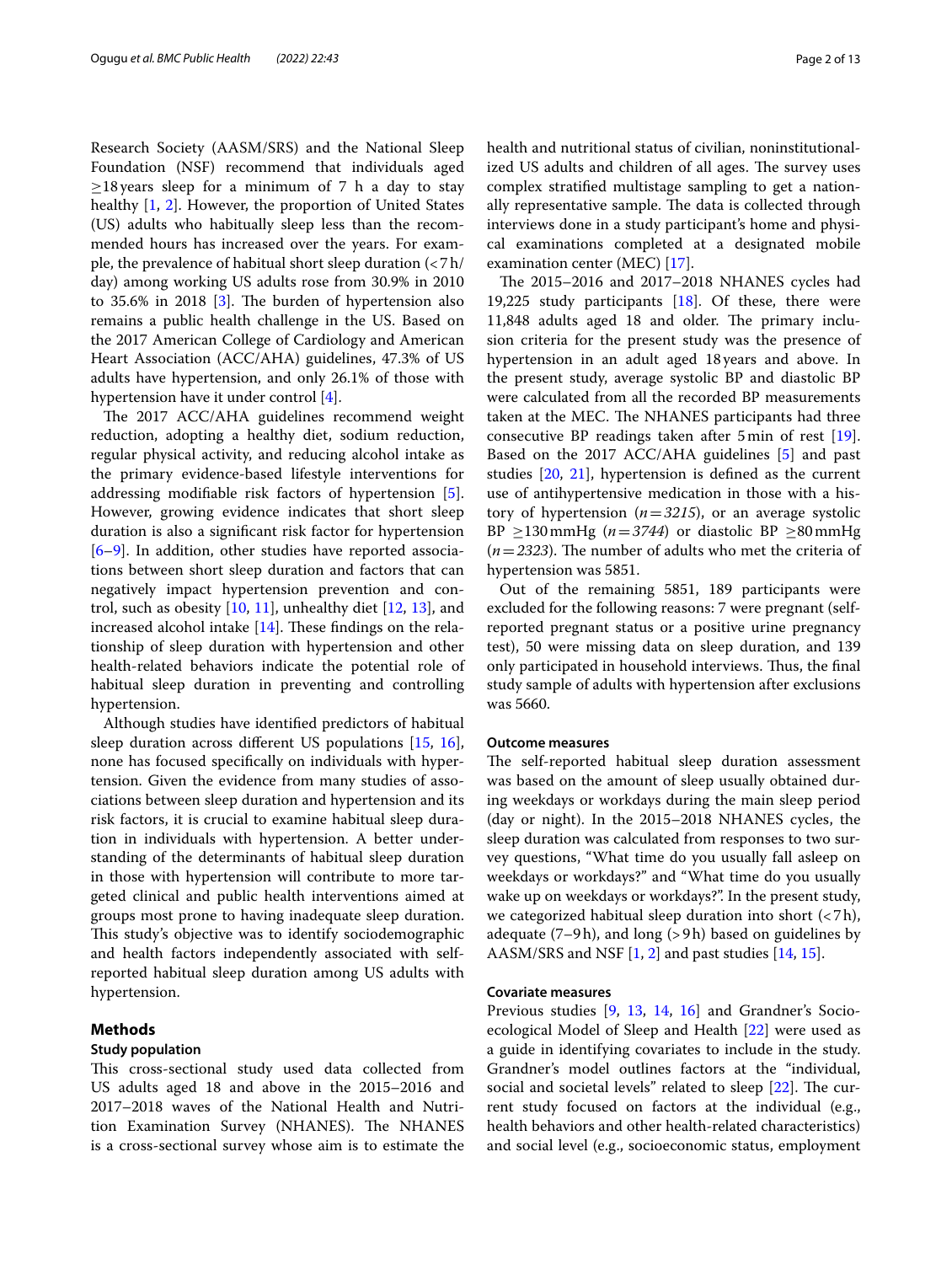status, and race/ethnicity) of Grandner's model to identify potential determinants of habitual sleep duration, all measured at the individual level of analysis [\[22](#page-11-19)].

The "individual-level" covariates included in this study were gender (male, female), age, body mass index, helpseeking for sleeping difficulty, depressive symptoms, chronic health conditions, cigarette smoking, alcohol intake, and physical activity. Age was categorized as 18–44years (young adults), 45–64years (middle-aged adults), and  $\geq$  65 years (older adults). Body mass index (BMI) was categorized as <25 (no overweight or obesity), 25 to  $<$  30 (overweight), 30 to  $<$  35 (obesity class I), 35 to <40 (obesity class II), and  $\geq$  40 kg/m<sup>2</sup> (obesity class III), based on the World Health Organization (WHO) guidelines  $[23]$ . Help-seeking for sleeping difficulty was categorized as yes or no based on the response to the question "Have you ever told a doctor or other health professional that you have trouble sleeping?" Depressive symptoms were screened using the 9-item Patient Health Questionnaire (PHQ-9, possible range of 0–27), categorized based on the established criteria of minimal or none (0–4), mild (5–9), moderate (10–14), and moderately severe to severe  $(\geq$ 15) depressive symptoms [\[24](#page-11-21)].

Chronic health conditions were assessed based on either self-reported history (being informed by a doctor or other health professional of having the specifc health condition) or laboratory test fndings done at the mobile examination centers. Stroke, heart disease (coronary heart disease, angina, heart attack, or congestive heart failure), arthritis (including gout), and chronic obstructive pulmonary disease (including chronic bronchitis and emphysema) were self-reported. Those who answered in the afrmative to both "Has a doctor or health professional ever told you that you have asthma?" and "Do you still have asthma?" were classifed as having asthma. Diabetes was defned as either a self-reported history of diabetes or blood glycohemoglobin ≥6.5%. Chronic kidney disease (CKD) was defned as self-reported history of undergoing dialysis in the previous 12months or an estimated glomerular fltration rate (eGFR) less than 60mL/ min/1.73 m $^2$  computed using the Chronic Kidney Disease Epidemiology Collaboration (CKD-EPI) equation [\[25](#page-11-22), [26\]](#page-11-23).

Smoking status was categorized as never smoker (never smoked at least 100 cigarettes in their lifetime), former smoker (smoked at least 100 cigarettes in their lifetime but not smoking currently), and current smoker (smokes cigarettes some days or every day). Alcohol intake was based on the self-reported average number of alcoholic drinks in a lifetime and the past year. The equivalent for one alcohol drink used in NHANES was a 12-oz beer, a 5-oz glass of wine, or oneand-half ounces of liquor. Based on the 2015–2020 US dietary guidelines, alcohol intake was categorized as none (never had at least 12 alcoholic drinks in a lifetime or any alcohol in the past year), moderate (one drink for women and not more than two drinks for men in a day), and heavy (more than one or two drinks in a day for women and men, respectively) [\[27](#page-11-24)].

Physical activity levels were assessed by calculating the metabolic equivalent of task (MET) minutes per week from the self-reported minutes of moderate-tovigorous intensity physical activity related to leisuretime, work, and transportation (commuting by walking or bicycling). MET scores are used to estimate an activity's intensity, and one MET is defned as the energy expenditure at rest  $[28]$  $[28]$ . The MET scores proposed by NHANES for moderate-intensity, vigorous-intensity, and transportation-related physical activity are four, eight, and four, respectively [[29](#page-11-26)]. MET-minutes per week were computed by multiplying the minutes per week of each of the three categories of physical activity (moderate-intensity, vigorous-intensity, and transportation-related physical activity) with their respective MET scores. The MET minutes for the three activities were then summed to compute the total MET minutes per week. The US guidelines on physical activity recommend that adults get at least 75 to 150 min of vigorous-intensity or 150 to 300 min of moderate-intensity physical activity weekly  $[30]$  $[30]$ . The physical activity level was categorized as none, low, sufficient, and high to correspond to zero, < 600, 600–1200, and > 1200 METminutes a week, respectively [[28\]](#page-11-25).

The "social-level" covariates were all measured at the individual level of analysis and included race/ethnicity (non-Hispanic White, non-Hispanic Black, Hispanic, non-Hispanic Asian, Other), nativity status (US-born, not US-born), marital status (married or living with a partner, unmarried [i.e., never married, separated, divorced, or widowed]), education level (less than high school, high school graduate, some college, college graduate), health insurance (insured, uninsured), employment status, and family income to poverty ratio. Employment status was assessed based on responses to the following survey items: (1) the type of work done the previous week; (2) the number of hours worked in all jobs or businesses the previous week; (3) whether one usually worked 35h per week; and (4) the main reason one did not work the previous week. The categories of employment status were: works <35h/week, works 35–44h/week, works  $\geq$ 45h/week, not working because they are retired, not working due to health reasons, and not working due to other reasons [for example, taking care of family, attending school, or laid off from work]). Family income to poverty ratio was categorized as <1.00, 1.00–1.99, 2.00–3.99, and  $>4.00$ .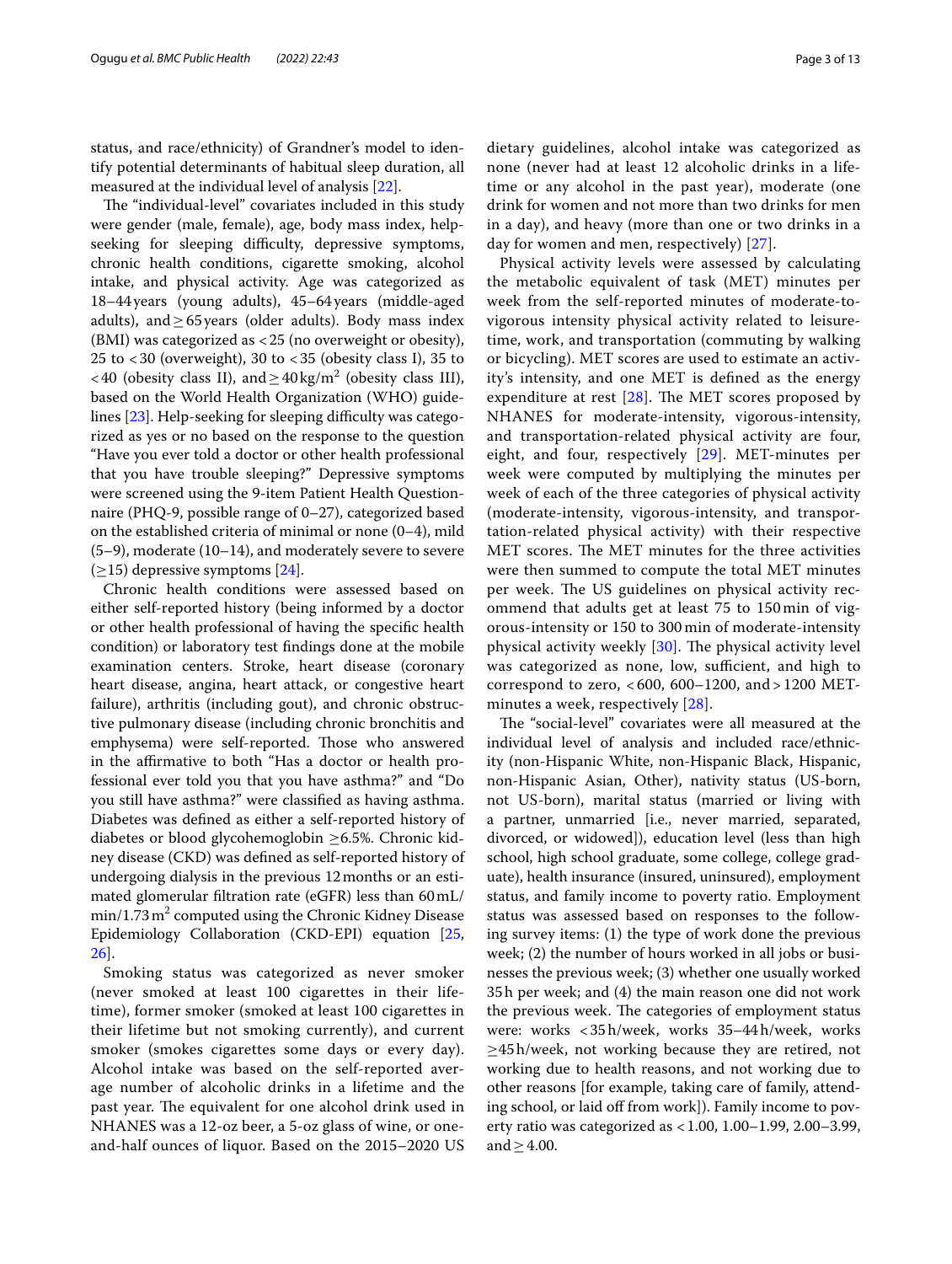#### **Statistical analysis and missing data**

In the final analytic sample  $(n=5660)$ , 20.1% of the observations had missing data in one or more covariates. The degree of missingness (unweighted number and weighted percentages) was as follows: marital status (*n*=*39, 0.4%*), education level (*n*=*9, 0.1%),* health insurance status *(n*=*10, 0.2%),* cigarette smoking status *(n*=*6, 0.1%),* alcohol intake *(n*=*403, 5.7%),* BMI *(n*=*90, 1.3%),* depressive symptoms *(n*=*357, 5.2%),* and income to poverty ratio *(n*=*689, 9.8%)*. Imputation of the missing data was completed using multiple imputation by chained equations (MICE) [[31](#page-11-28)].

All variables in the study (covariates and outcome variable) and NHANES design variables (strata, cluster, and survey weights) were included in the imputation model to avoid generating biased estimates in the analysis model [[30,](#page-11-27) [32](#page-11-29)]. The literature on multiple imputation also recommends having in the imputation model other variables associated with missingness of data to make multiple imputations under the assumptions of missing at random assumptions more plausible  $[30, 33]$  $[30, 33]$  $[30, 33]$ . The auxiliary variables included in the imputation model included the reference person's age and education level, household size, number of rooms in the household, and homeownership. Stata's *mi impute chained* command was used to implement the multiple imputation. A total of 40 imputed datasets were generated, and Stata's *mi estimate* command was used to analyze and pool the results [\[34\]](#page-11-31).

We did a sensitivity analysis to check for diferences between the observed (pre-imputation) data and the complete imputed data (post-imputation) by comparing the subgroup proportions across the variables with missing data. There was minimal or no change in the distribution of pre-imputed and post-imputed data across marital status, education level, health insurance status, BMI, smoking status, depressive symptoms, and alcohol intake. Changes were noted in the income to poverty ratio variable. The proportion of those in the  $\geq$ 4.00 category decreased from 36.6 to 35.6% after imputation. The proportion of adults in the <1.00 group increased from 12.5 to 13.1%, and the 1.00–1.99 group increased from 21.1 to 21.7% (Additional fle [1](#page-10-0): Supplemental Table 1). The results presented in this report are based on analyses of the complete imputed data.

Survey analysis procedures incorporating the NHANES sample's MEC examination weights and strata and cluster variables were used to account for NHANES's sampling procedures and non-response to obtain results representative of the sampled population [\[17\]](#page-11-14). Descriptive analysis was conducted on all covariates for the total study sample. In the bivariate analyses, the distribution of all covariates across the categories of habitual sleep duration was assessed using the  $\chi^2$  test.

Since the outcome variable (habitual sleep duration) categories are ordered, we examined the ordinal logistic regression model for model ft and violation of statistical assumptions. The approximate likelihood-ratio test of proportionality of odds across response categories and parallel regression assumption test statistics were signifcant indicating a violation of proportionality of odds assumption. Consequently, a multinomial logistic regression model was used in the analyses. We ft the model using the complete imputed data with habitual sleep duration as the outcome of interest. The multinomial logistic regression models (unadjusted and adjusted) were ftted with all covariates to examine their associations with short  $\left\langle \langle 7h \rangle \right\rangle$  and long sleep duration (>9h) using adequate sleep duration (7–9h) as the reference category. The multinomial logistic regression model results were compared with complete case analysis results. All data were analyzed using STATA 1C Version 15  $[35]$ . The level of significance for all analyses was set at a *p*-value < 0.05.

# **Results**

#### **Sample population characteristics**

The average age of the participants was 56.1 years; 52.1% were male; 64.1% were non-Hispanic White, 13.3% non-Hispanic Black and 12.9% Hispanic; 33.2% had some college education, and 26.9% were college graduates. The prevalence of self-reported adequate sleep duration was 65.7%, while short sleep duration was 23.6%, and long sleep duration was 10.7%. Over a third (37.2%) had a history of ever telling a doctor or other health professional that they had trouble sleeping. Most (89.8%) had health insurance. Over half (51.3%) had a BMI of  $30 \text{ kg/m}^2$  and above; 48.3% had high self-reported physical activity levels, while 26.2% were physically inactive. The prevalence of heavy alcohol intake was 32.0% (Tables [1](#page-4-0) and [2](#page-5-0)).

In bivariate descriptive comparisons, participants with short sleep duration were younger and more likely to be male, non-Hispanic Black, have no health insurance, and work  $\geq 45$ h weekly. Conversely, individuals with long sleep duration were older and more likely to be female, not employed, have a high school or lower level of education, have comorbidity or moderate to severe depressive symptoms, and be non-drinkers and physically inactive (Tables [1](#page-4-0) and [2](#page-5-0)).

# **Individual‑level and social‑level factors associated with habitual sleep duration**

The multinomial logistic analysis results shown in Tables [3](#page-6-0) were derived from the complete data  $(n=5660)$ created using multiple imputations, and all associations are presented relative to adequate sleep duration. In the unadjusted multinomial logistic regression results, all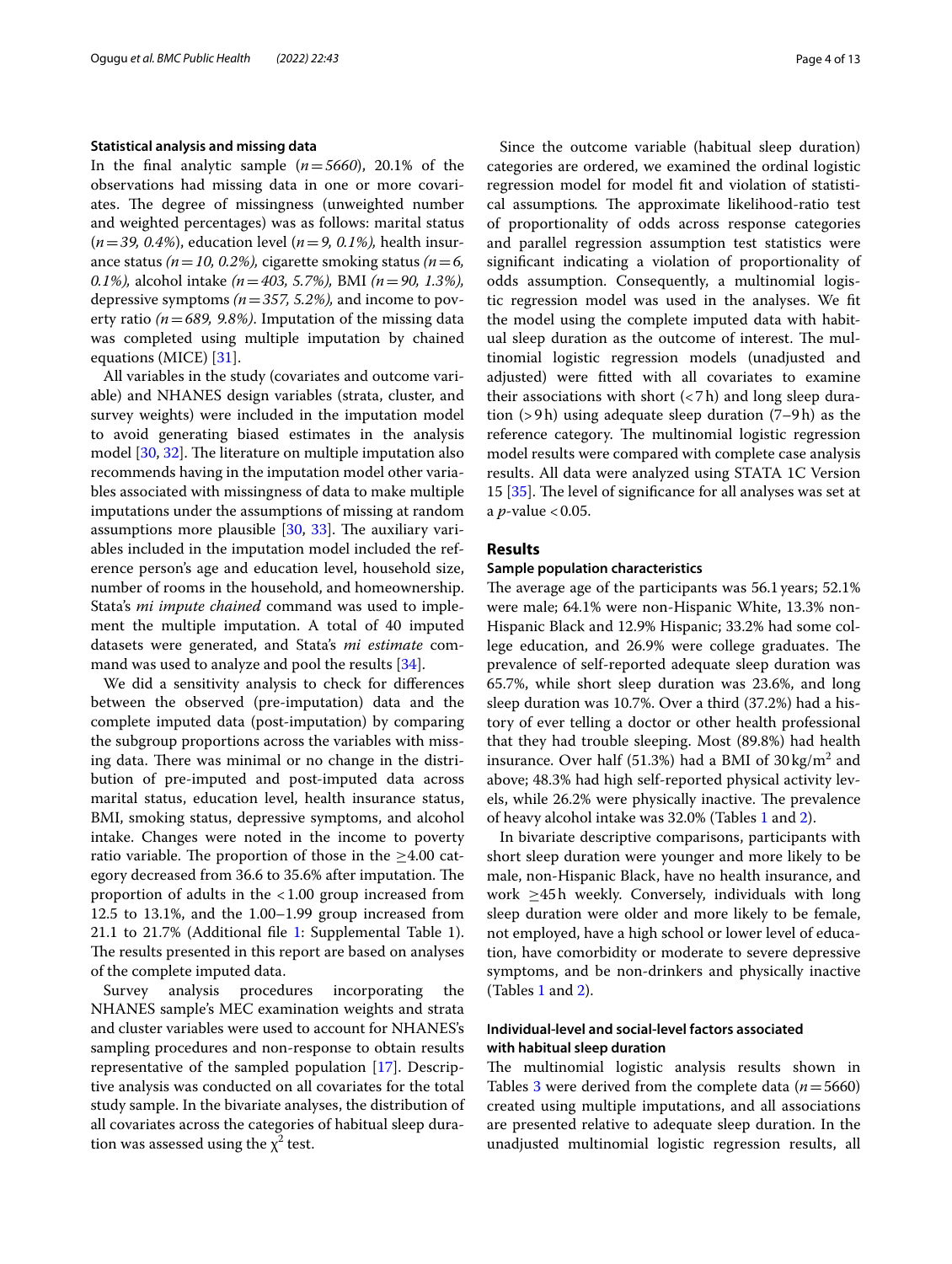<span id="page-4-0"></span>**Table 1** Individual-level characteristics by sleep duration from NHANES (2015–2018) sample of US adults with hypertension <sup>a</sup>

| Characteristics                         |             |             | <b>Sleep duration</b> |            |         |  |
|-----------------------------------------|-------------|-------------|-----------------------|------------|---------|--|
|                                         | Overall     | Short       | Adequate              | Long       | P-value |  |
| Total, n (%)                            | 5660 (100%) | 1444 (23.6) | 3495 (65.7)           | 721 (10.7) |         |  |
| Sex, %                                  |             |             |                       |            |         |  |
| Male,                                   | 2927 (52.1) | 60.0        | 51.3                  | 39.7       | < 0.001 |  |
| Female                                  | 2733 (47.9) | 40.0        | 48.7                  | 60.3       |         |  |
| Age, mean years (SE)                    | 56.1(0.4)   | 53.7 (0.5)  | 56.2(0.5)             | 60.4(0.8)  |         |  |
| Age category, %                         |             |             |                       |            |         |  |
| $18 - 44$                               | 1159 (23.8) | 26.3        | 23.6                  | 18.9       | < 0.001 |  |
| $45 - 64$                               | 2356 (43.7) | 51.8        | 42.5                  | 33.3       |         |  |
| 65 and above                            | 2145 (32.5) | 21.9        | 33.9                  | 47.8       |         |  |
| Comorbidities, %                        |             |             |                       |            |         |  |
| Heart disease                           | 763 (11.4)  | 12.3        | 10.4                  | 15.5       | 0.073   |  |
| Stroke                                  | 361(5.1)    | 4.5         | 4.6                   | 9.6        | < 0.001 |  |
| COPD or asthma                          | 847 (14.4)  | 15.3        | 13.1                  | 20.1       | 0.006   |  |
| Arthritis                               | 2365 (41.8) | 40.6        | 40.7                  | 50.9       | 0.005   |  |
| Diabetes mellitus                       | 1547 (22.1) | 22.8        | 20.6                  | 30.1       | 0.015   |  |
| Chronic kidney disease                  | 745 (11.2)  | 9.5         | 10.4                  | 20.1       | < 0.001 |  |
| Depressive symptoms, %                  |             |             |                       |            |         |  |
| Minimal or none                         | 3933 (74.7) | 71.7        | 77.7                  | 62.4       | < 0.001 |  |
| Mild                                    | 890 (16.5)  | 16.9        | 15.4                  | 22.6       |         |  |
| Moderate                                | 296 (5.8)   | 7.5         | 4.7                   | 8.7        |         |  |
| Moderately severe to severe             | 184 (3.0)   | 3.9         | 2.2                   | 6.3        |         |  |
| Help-seeking for sleeping difficulty, % | 1859 (37.2) | 41.0        | 35.5                  | 39.8       | 0.066   |  |
| BMI category, %                         |             |             |                       |            |         |  |
| < 25                                    | 1109 (18.1) | 17.2        | 18.1                  | 20.2       | 0.439   |  |
| $25 - 30$                               | 1755 (30.5) | 29.2        | 31.0                  | 30.7       |         |  |
| $30 - 35$                               | 1349 (25.7) | 25.0        | 25.9                  | 26.6       |         |  |
| $35 - 40$                               | 737 (13.8)  | 14.5        | 14.1                  | 10.9       |         |  |
| $\geq$ 40                               | 620 (11.8)  | 14.1        | 10.9                  | 11.7       |         |  |
| Smoking status, %                       |             |             |                       |            |         |  |
| Never smoker                            | 3066 (52.8) | 50.6        | 54.2                  | 48.9       | < 0.001 |  |
| Current smoker                          | 1005 (17.2) | 22.1        | 14.7                  | 21.3       |         |  |
| Former smoker                           | 1583 (30.0) | 27.3        | 31.1                  | 29.8       |         |  |
| Alcohol intake, %                       |             |             |                       |            |         |  |
| None                                    | 1973 (29.4) | 29.8        | 27.6                  | 39.2       | 0.001   |  |
| Moderate                                | 1827 (38.6) | 35.8        | 40.4                  | 34.4       |         |  |
| Heavy                                   | 1457 (32.0) | 34.4        | 32.0                  | 26.4       |         |  |
| Physical activity level, %              |             |             |                       |            |         |  |
| Sufficient                              | 642 (11.7)  | 10.3        | 12.4                  | 10.6       | < 0.001 |  |
| None                                    | 1770 (26.2) | 26.0        | 24.3                  | 38.6       |         |  |
| Low                                     | 803 (13.7)  | 10.6        | 15.0                  | 12.8       |         |  |
| High                                    | 2445 (48.3) | 53.1        | 48.3                  | 38.0       |         |  |

Abbreviations: *SE* standard error, *COPD* chronic obstructive pulmonary disease, *BMI* body mass index

<sup>a</sup> Data are expressed as an unweighted number of participants and weighted percentages and means

covariates except BMI and nativity status showed signifcant associations with habitual sleep duration (Table [3\)](#page-6-0).

In the fully adjusted multinomial logistic model, age, sex, history of help-seeking for sleeping difficulty, depressive symptoms, and CKD were associated with habitual sleep duration. Older adults ( $\geq$  65 years old) were less likely than young adults (18–44years) to have short sleep duration (RRR, 0.63; 95% CI, 0.45–0.91).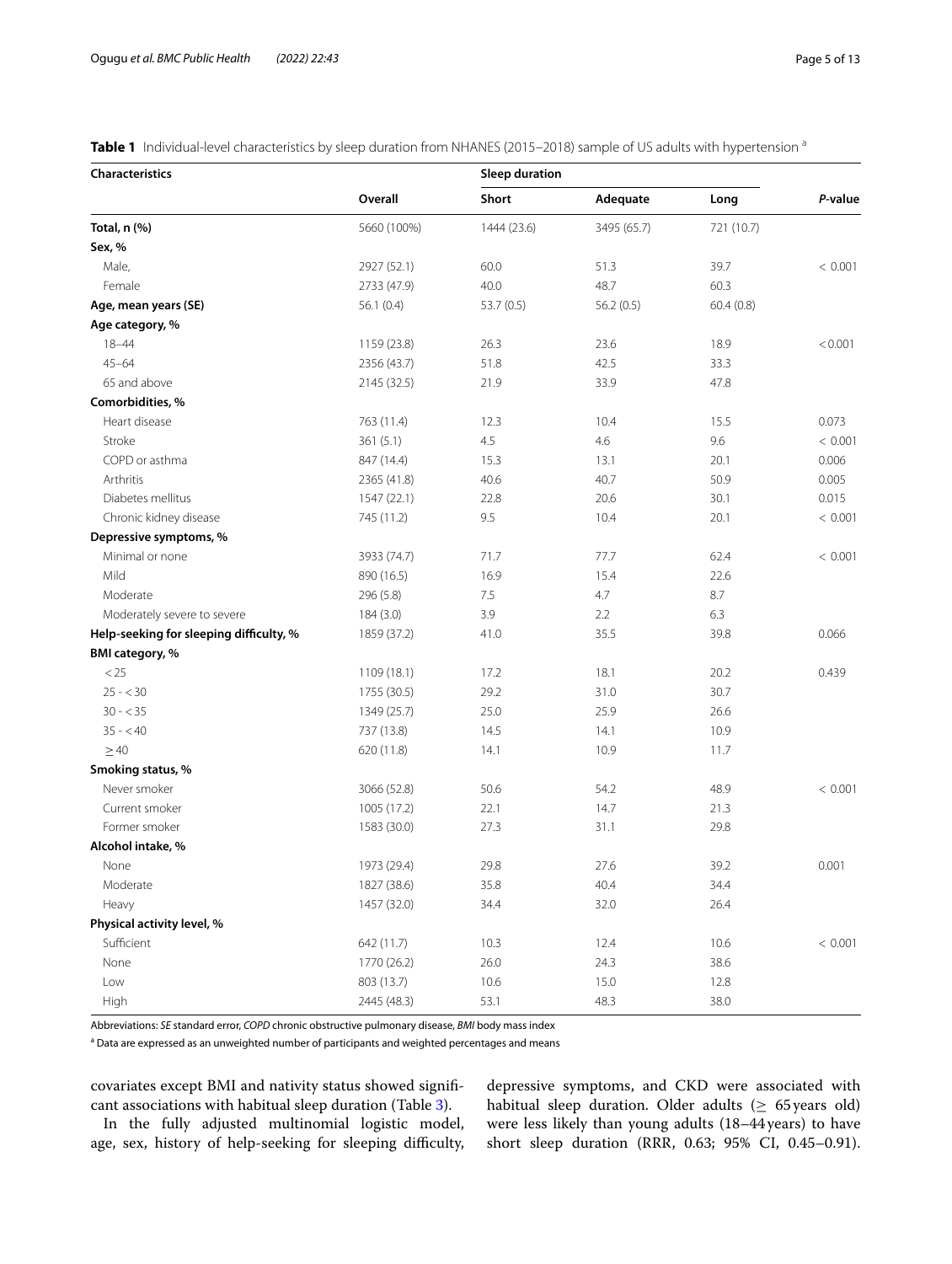<span id="page-5-0"></span>

| Table 2 Social-level characteristics by sleep duration from NHANES (2015-2018) sample of US adults with hypertension <sup>a</sup> |  |
|-----------------------------------------------------------------------------------------------------------------------------------|--|
|-----------------------------------------------------------------------------------------------------------------------------------|--|

| Characteristics              |             | <b>Sleep duration</b> |             |            |         |
|------------------------------|-------------|-----------------------|-------------|------------|---------|
|                              | Overall     | <b>Short</b>          | Adequate    | Long       | P-value |
| Total, n (%)                 | 5660 (100%) | 1444 (23.6)           | 3495 (65.7) | 721 (10.7) |         |
| Race/Ethnicity, %            |             |                       |             |            |         |
| Non-Hispanic White           | 1905 (64.1) | 56.4                  | 66.9        | 63.6       | < 0.001 |
| Non-Hispanic Black           | 1474 (13.3) | 19.4                  | 10.9        | 14.4       |         |
| Hispanic                     | 1381 (12.9) | 13.9                  | 12.4        | 13.8       |         |
| Non-Hispanic Asian           | 652(5.4)    | 5.3                   | 5.6         | 4.7        |         |
| Other                        | 248 (4.3)   | 5.0                   | 4.2         | 3.5        |         |
| Marital status, %            |             |                       |             |            |         |
| Married/Living with partner  | 3301 (63.1) | 61.7                  | 65.1        | 54.3       | 0.005   |
| Unmarried                    | 2320 (36.9) | 38.3                  | 34.9        | 45.7       |         |
| Nativity status, %           |             |                       |             |            |         |
| US-born                      | 3964 (83.2) | 81.6                  | 83.3        | 85.4       | 0.211   |
| Not US-born                  | 1696 (16.8) | 18.4                  | 16.7        | 14.6       |         |
| <b>Education Level, %</b>    |             |                       |             |            |         |
| College graduate             | 1215 (26.9) | 23.4                  | 29.6        | 18.3       | < 0.001 |
| Some college                 | 1732 (33.2) | 36.2                  | 33.5        | 24.6       |         |
| High school graduate         | 1354 (26.0) | 26.1                  | 24.7        | 33.5       |         |
| Less than high school        | 1350 (13.9) | 14.3                  | 12.2        | 23.6       |         |
| Income to poverty ratio, %   |             |                       |             |            |         |
| $\geq 4.00$                  | 1165 (36.6) | 32.9                  | 40.2        | 22.3       | < 0.001 |
| $2.00 - 3.99$                | 1373 (29.8) | 33.7                  | 29.0        | 26.5       |         |
| $1.00 - 1.99$                | 1447 (21.1) | 20.2                  | 20.2        | 28.8       |         |
| < 1.00                       | 986 (12.5)  | 13.2                  | 10.6        | 22.4       |         |
| <b>Employment Status, %</b>  |             |                       |             |            |         |
| Works 35-44 h/week           | 1184 (23.8) | 23.3                  | 26.2        | 10.3       | < 0.001 |
| Works < 35 h/week            | 670 (12.1)  | 9.9                   | 13.3        | 9.2        |         |
| Works $\geq$ 45 h/week       | 815 (18.5)  | 28.3                  | 17.4        | 3.9        |         |
| Not working - health reasons | 743 (10.3)  | 11.1                  | 8.1         | 22.4       |         |
| Not working - retired        | 1623 (26.5) | 20.5                  | 26.5        | 39.7       |         |
| Not working - other reasons  | 625 (8.8)   | 6.9                   | 8.5         | 14.5       |         |
| Has health insurance, %      |             |                       |             |            |         |
| Yes                          | 4965 (89.8) | 86.3                  | 91.1        | 89.6       | 0.003   |
| No                           | 685 (10.2)  | 13.7                  | 8.9         | 10.4       |         |

<sup>a</sup> Data are expressed as an unweighted number of participants and weighted percentages

No age diferences were noted in odds for being a long sleeper. Compared to men, women were less likely to be short sleepers (RRR, 0.70; 95% CI, 0.56–0.88) and more likely to be long sleepers (RRR, 1.24; 95% CI, 1.001–1.54). Those reporting a history of ever telling a doctor or other healthcare professional they had trouble sleeping were more likely to have short sleep duration (RRR, 1.25; 95% CI, 1.02–1.53).

Long sleep duration was signifcantly associated with moderate depressive symptoms (RRR, 1.62; 95% CI, 1.08–2.44) and moderately severe to severe depressive symptoms (RRR, 1.89; 95% CI, 1.05–3.43) compared to minimal or no depressive symptoms. In addition, those with CKD were more likely to have a long sleep duration than those with no CKD (RRR, 1.48; 95% CI, 1.14–1.92). Other comorbid conditions (diabetes mellitus, COPD or current asthma, heart disease, stroke, and arthritis) were not independently associated with habitual sleep duration (Table [3](#page-6-0)). Similarly, cigarette smoking status, alcohol intake, BMI, and total physical activity level were not independently associated with habitual sleep duration. The physical activity and sleep duration relationship fndings remained the same when total physical activity level was substituted with physical activity derived from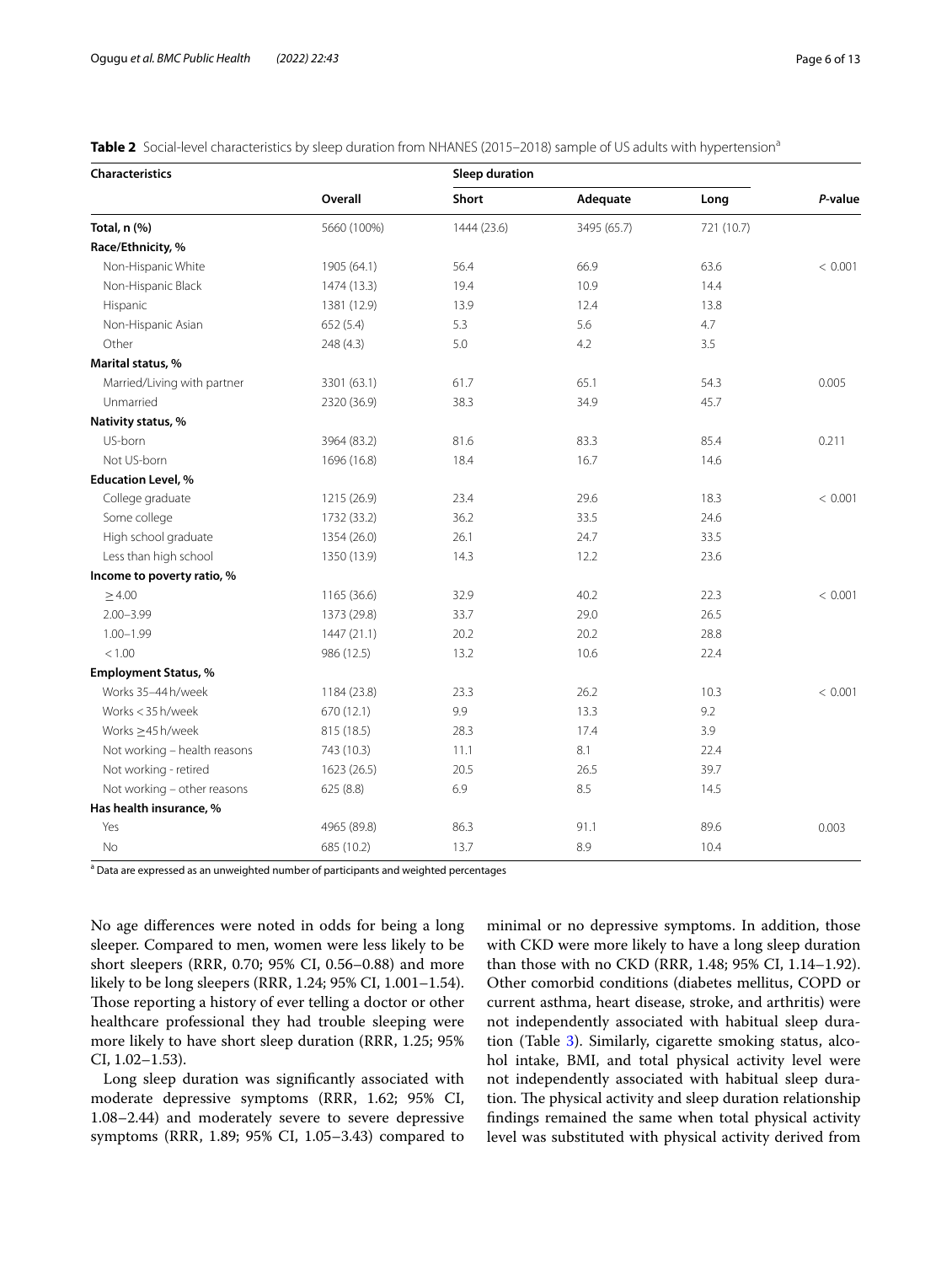| Page 7 of 13 |  |  |
|--------------|--|--|
|--------------|--|--|

<span id="page-6-0"></span>

|  |  | <b>Table 3</b> Multinomial logistic regression - factors associated with habitual sleep duration in US adults with hypertension |  |
|--|--|---------------------------------------------------------------------------------------------------------------------------------|--|
|  |  |                                                                                                                                 |  |

|                                                                  | Short (vs. adequate) sleep duration |         |                           |         | Long (vs. adequate) sleep duration |         |                           |       |
|------------------------------------------------------------------|-------------------------------------|---------|---------------------------|---------|------------------------------------|---------|---------------------------|-------|
|                                                                  | Crude RRR (95%CI) <sup>a</sup> P    |         | RRR (95% CI) <sup>b</sup> | P       | Crude RRR (95%CI) <sup>a</sup> P   |         | RRR (95% CI) <sup>b</sup> | P     |
| Individual-level factors                                         |                                     |         |                           |         |                                    |         |                           |       |
| Age                                                              |                                     |         |                           |         |                                    |         |                           |       |
| $18 - 44$                                                        | <b>REF</b>                          |         | <b>REF</b>                |         | <b>REF</b>                         |         | <b>REF</b>                |       |
| $45 - 64$                                                        | $1.09(0.86 - 1.39)$                 | 0.45    | 1.20 (0.96, 1.51)         | 0.11    | $0.98(0.68 - 1.41)$                | 0.90    | $0.72(0.46 - 1.13)$       | 0.15  |
| $\geq 65$                                                        | $0.58(0.47 - 0.72)$                 | < 0.001 | $0.63(0.45 - 0.91)$       | 0.01    | $1.76(1.31 - 2.36)$                | < 0.001 | $0.74(0.50 - 1.09)$       | 0.12  |
| Female (vs. Male)                                                | $0.70(0.58 - 0.85)$                 | 0.001   | 0.70(0.56, 0.88)          | 0.003   | $1.60(1.26 - 2.03)$                | < 0.001 | $1.24(1.00-1.54)$         | 0.049 |
| <b>Comorbidities</b>                                             |                                     |         |                           |         |                                    |         |                           |       |
| Heart disease (vs. no<br>heart disease)                          | $1.20(0.82 - 1.76)$                 | 0.33    | $1.20(0.80 - 1.78)$       | 0.36    | $1.57(1.15 - 2.17)$                | 0.01    | $0.88(0.59 - 1.30)$       | 0.50  |
| Stroke (vs. no stroke)                                           | $0.97(0.64 - 1.48)$                 | 0.89    | $0.79(0.54 - 1.16)$       | 0.21    | 2.18 (1.56-3.04)                   | < 0.001 | $1.09(0.78 - 1.54)$       | 0.60  |
| COPD or asthma (vs. no<br>COPD or asthma)                        | $1.19(0.90 - 1.58)$                 | 0.20    | $1.10(0.83 - 1.47)$       | 0.49    | $1.67(1.23 - 2.26)$                | 0.002   | $0.98(0.72 - 1.35)$       | 0.91  |
| Arthritis (vs. no<br>arthritis)                                  | $0.99(0.83 - 1.19)$                 | 0.96    | $1.06(0.89 - 1.26)$       | 0.52    | $1.51(1.17-1.95)$                  | 0.002   | $0.93(0.71 - 1.21)$       | 0.60  |
| Diabetes mellitus (vs. 1.14 (0.84-1.52)<br>no diabetes mellitus) |                                     | 0.36    | $1.08(0.83 - 1.40)$       | 0.55    | $1.66(1.22 - 2.25)$                | 0.002   | $1.37(1.00 - 1.88)$       | 0.05  |
| CKD (vs. no CKD)                                                 | $0.90(0.68 - 1.21)$                 | 0.49    | $1.18(0.86 - 1.61)$       | 0.31    | 2.18 (1.70-2.79)                   | < 0.001 | 1.48 (1.14-1.92)          | 0.01  |
| <b>Depressive symptoms</b>                                       |                                     |         |                           |         |                                    |         |                           |       |
| Minimal or none                                                  | <b>REF</b>                          |         | <b>REF</b>                |         | <b>REF</b>                         |         | <b>REF</b>                |       |
| Mild                                                             | $1.21(0.94 - 1.56)$                 | 0.13    | $1.12(0.88 - 1.44)$       | 0.34    | $1.83(1.32 - 2.53)$                | 0.001   | $1.35(0.95 - 1.93)$       | 0.09  |
| Moderate                                                         | $1.73(1.08 - 2.77)$                 | 0.03    | $1.61(0.99 - 2.61)$       | 0.05    | $2.32(1.63 - 3.30)$                | < 0.001 | $1.62(1.08 - 2.44)$       | 0.02  |
| Moderately severe<br>to severe                                   | $1.91(1.13 - 3.23)$                 | 0.02    | $1.66(0.88 - 3.14)$       | 0.11    | $3.62(2.07 - 6.34)$                | < 0.001 | $1.89(1.05 - 3.43)$       | 0.04  |
| Help-seeking for<br>sleeping difficulty                          | $1.26(1.02 - 1.56)$                 | 0.03    | $1.25(1.02 - 1.53)$ 0.03  |         | $1.20(0.91 - 1.59)$                | 0.18    | $0.84(0.61 - 1.16)$       | 0.28  |
| <b>Body mass index (BMI)</b>                                     |                                     |         |                           |         |                                    |         |                           |       |
| < 25                                                             | <b>REF</b>                          |         | <b>REF</b>                |         | <b>REF</b>                         |         | <b>REF</b>                |       |
| $25 - 30$                                                        | $0.99(0.71 - 1.38)$                 | 0.94    | $0.98(0.70 - 1.37)$       | 0.88    | $0.89(0.65 - 1.21)$                | 0.44    | $1.00(0.72 - 1.39)$       | 0.99  |
| $30 - 35$                                                        | $1.01(0.70 - 1.46)$                 | 0.95    | $0.93(0.65 - 1.34)$       | 0.70    | $0.92(0.61 - 1.39)$                | 0.68    | $1.06(0.69 - 1.62)$       | 0.78  |
| $35 - 40$                                                        | $1.08(0.75 - 1.55)$                 | 0.67    | $1.02(0.70 - 1.48)$       | 0.93    | $0.71(0.44 - 1.12)$                | 0.14    | $0.71(0.42 - 1.22)$       | 0.21  |
| >40                                                              | $1.34(0.99 - 1.83)$                 | 0.06    | $1.19(0.85 - 1.66)$       | 0.30    | $0.96(0.63 - 1.46)$                | 0.83    | $0.91(0.56 - 1.45)$       | 0.67  |
| <b>Alcohol intake</b>                                            |                                     |         |                           |         |                                    |         |                           |       |
| None                                                             | <b>REF</b>                          |         | <b>REF</b>                |         | <b>REF</b>                         |         | <b>REF</b>                |       |
| Moderate                                                         | $0.83(0.66 - 1.05)$                 | 0.11    | $0.84(0.67 - 1.05)$       | 0.11    | $0.60(0.47 - 0.78)$                | < 0.001 | $0.99(0.76 - 1.30)$       | 0.96  |
| Heavy                                                            | $1.00(0.77 - 1.30)$                 | 0.99    | $0.89(0.68 - 1.17)$       | 0.38    | $0.58(0.43 - 0.78)$                | 0.001   | $0.91(0.64 - 1.31)$       | 0.61  |
| <b>Cigarette smoking</b>                                         |                                     |         |                           |         |                                    |         |                           |       |
| Never smoker                                                     | REF                                 |         | <b>REF</b>                |         | <b>REF</b>                         |         | <b>REF</b>                |       |
| Current smoker                                                   | 1.61 (1.24-2.08)                    | 0.001   | 1.25 (0.93-1.68)          | 0.14    | 1.60 (1.13-2.29)                   | 0.01    | $1.16(0.82 - 1.63)$       | 0.39  |
| Former smoker                                                    | $0.94(0.76 - 1.16)$                 | 0.55    | $0.88(0.72 - 1.07)$       | 0.19    | $1.06(0.79 - 1.42)$                | 0.67    | $0.96(0.72 - 1.29)$       | 0.78  |
| Physical activity level                                          |                                     |         |                           |         |                                    |         |                           |       |
| Sufficient                                                       | REF                                 |         | <b>REF</b>                |         | <b>REF</b>                         |         | <b>REF</b>                |       |
| None                                                             | 1.28 (0.96-1.70)                    | 0.09    | $1.18(0.89 - 1.57)$       | 0.23    | $1.85(1.27 - 2.70)$                | 0.002   | $1.39(0.90 - 2.13)$       | 0.13  |
| Low                                                              | $0.85(0.60 - 1.20)$                 | 0.33    | $0.82(0.59 - 1.15)$       | 0.25    | $1.00(0.66 - 1.50)$                | 0.99    | $0.91(0.59 - 1.40)$       | 0.65  |
| High                                                             | $1.32(0.98 - 1.77)$                 | 0.07    | $1.14(0.85 - 1.54)$       | 0.37    | $0.92(0.57 - 1.46)$                | 0.71    | $1.05(0.65 - 1.71)$       | 0.84  |
| Social-level factors                                             |                                     |         |                           |         |                                    |         |                           |       |
| Race/Ethnicity                                                   |                                     |         |                           |         |                                    |         |                           |       |
| Non-Hispanic White                                               | <b>REF</b>                          |         | <b>REF</b>                |         | <b>REF</b>                         |         | <b>REF</b>                |       |
| Non-Hispanic Black                                               | $2.11(1.70 - 2.61)$                 | < 0.001 | $2.05(1.59 - 2.63)$       | < 0.001 | 1.38 (0.99-1.92)                   | 0.05    | $1.13(0.81 - 1.57)$       | 0.47  |
| Hispanic                                                         | $1.33(1.06 - 1.67)$                 | 0.02    | $1.16(0.82 - 1.64)$       | 0.39    | $1.17(0.89 - 1.52)$                | 0.24    | $1.08(0.80 - 1.46)$       | 0.62  |
| Non-Hispanic Asian                                               | $1.13(0.87 - 1.46)$                 | 0.34    | $1.16(0.74 - 1.81)$       | 0.51    | $0.89(0.65 - 1.21)$                | 0.44    | $1.12(0.68 - 1.84)$       | 0.65  |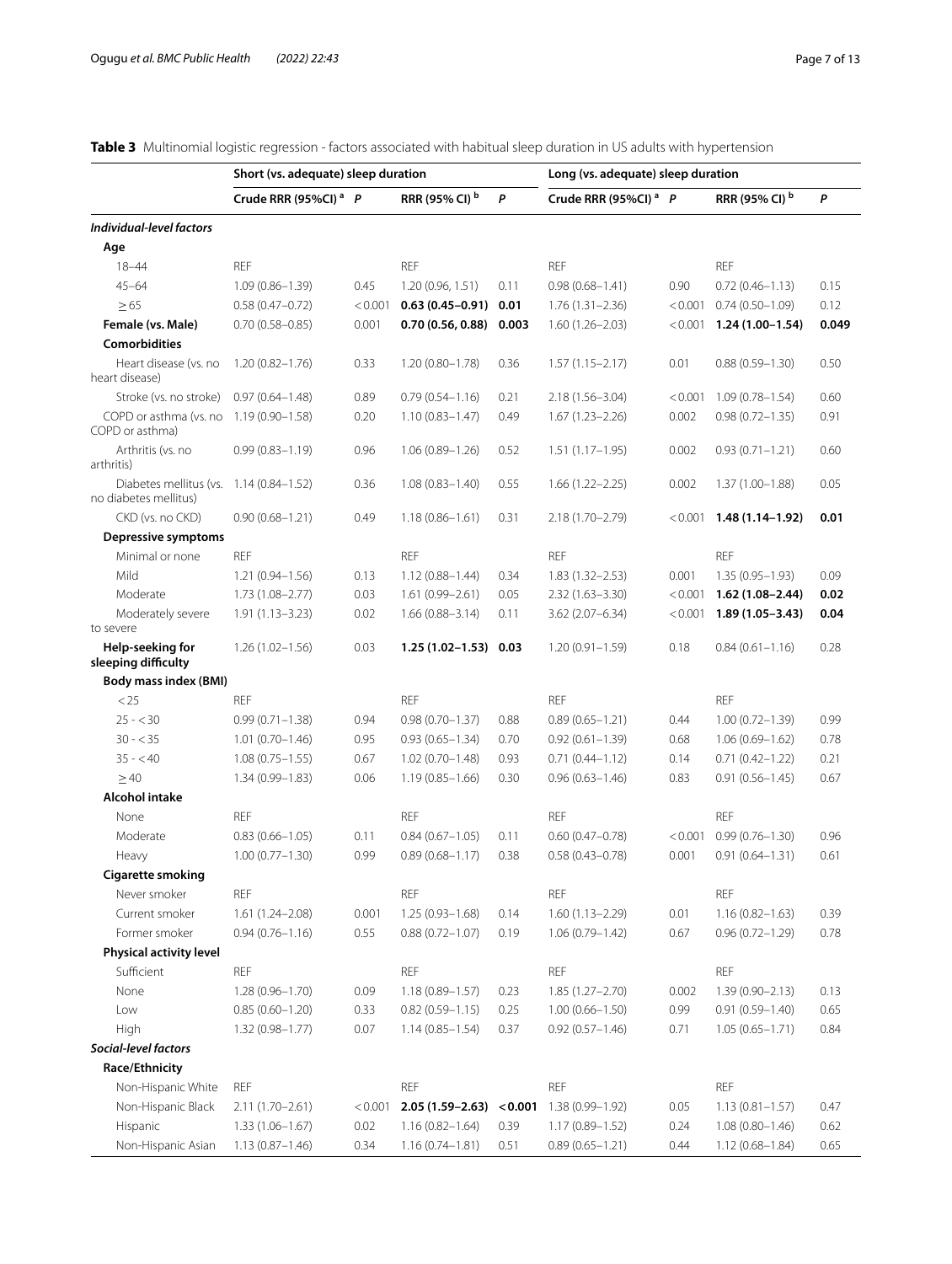## **Table 3** (continued)

|                                 | Short (vs. adequate) sleep duration |       |                       |       | Long (vs. adequate) sleep duration |         |                            |         |
|---------------------------------|-------------------------------------|-------|-----------------------|-------|------------------------------------|---------|----------------------------|---------|
|                                 | Crude RRR (95%CI) <sup>a</sup> P    |       | RRR (95% CI) b        | P     | Crude RRR (95%CI) <sup>a</sup> P   |         | RRR (95% CI) b             | P       |
| Other                           | 1.42 (0.97-2.09)                    | 0.07  | $1.24(0.79 - 1.95)$   | 0.34  | $0.89(0.51 - 1.56)$                | 0.68    | $0.78(0.48 - 1.28)$        | 0.31    |
| <b>Marital status</b>           |                                     |       |                       |       |                                    |         |                            |         |
| Married/Living with<br>partner  | <b>REF</b>                          |       | <b>REF</b>            |       | <b>REF</b>                         |         | <b>REF</b>                 |         |
| Unmarried                       | $1.16(0.95 - 1.42)$                 | 0.15  | $1.14(0.95 - 1.37)$   | 0.14  | $1.56(1.20 - 2.04)$                | 0.002   | $1.06(0.78 - 1.45)$        | 0.71    |
| <b>Nativity</b>                 |                                     |       |                       |       |                                    |         |                            |         |
| US-born                         | <b>REF</b>                          |       | <b>REF</b>            |       | <b>REF</b>                         |         | <b>REF</b>                 |         |
| Not US-born                     | $1.12(0.90 - 1.40)$                 | 0.28  | $1.16(0.83 - 1.63)$   | 0.37  | $0.86(0.65 - 1.12)$                | 0.24    | $0.71(0.47 - 1.07)$        | 0.10    |
| <b>Education Level</b>          |                                     |       |                       |       |                                    |         |                            |         |
| College graduate                | <b>REF</b>                          |       | <b>REF</b>            |       | <b>REF</b>                         |         | <b>REF</b>                 |         |
| Some college                    | $1.36(1.01 - 1.84)$                 | 0.04  | $1.44(0.92 - 1.68)$   | 0.15  | $1.19(0.69 - 2.05)$                | 0.34    | $0.85(0.51 - 1.43)$        | 0.53    |
| High school gradu-              | $1.33(0.98 - 1.81)$                 | 0.07  | $1.17(0.85 - 1.60)$   | 0.32  | 2.20 (1.24-3.88)                   | 0.01    | $1.42(0.86 - 2.34)$        | 0.17    |
| ate                             |                                     |       |                       |       |                                    |         |                            |         |
| Less than high school           | $1.47(1.10 - 1.97)$                 | 0.01  | $1.21(0.88 - 1.67)$   | 0.24  | $3.14(1.76 - 5.63)$                |         | $< 0.001$ 1.59 (0.88-2.89) | 0.12    |
| Income to poverty ratio         |                                     |       |                       |       |                                    |         |                            |         |
| $\geq 4.00$                     | <b>REF</b>                          |       | <b>REF</b>            |       | <b>RFF</b>                         |         | <b>REF</b>                 |         |
| $2.00 - 3.99$                   | $1.38(1.07 - 1.79)$                 | 0.02  | $1.21(0.95 - 1.56)$   | 0.12  | $1.64(0.99 - 2.73)$                | 0.06    | $1.20(0.74 - 1.95)$        | 0.45    |
| $1.00 - 1.99$                   | $1.20(0.92 - 1.55)$                 | 0.17  | $0.94(0.69 - 1.28)$   | 0.70  | $2.53(1.52 - 4.19)$                | 0.001   | $1.28(0.77 - 2.14)$        | 0.33    |
| < 1.00                          | $1.47(1.09 - 1.97)$                 | 0.01  | $0.97(0.67 - 1.39)$   | 0.85  | $3.70(2.11 - 6.46)$                | < 0.001 | $1.45(0.82 - 2.58)$        | 0.19    |
| Has health insurance            |                                     |       |                       |       |                                    |         |                            |         |
| Yes                             | <b>REF</b>                          |       | <b>REF</b>            |       | <b>REF</b>                         |         | <b>REF</b>                 |         |
| No                              | $1.64(1.24 - 2.17)$                 | 0.001 | $1.30(0.97 - 1.75)$   | 0.08  | $1.19(0.80 - 1.76)$                | 0.37    | $1.09(0.75 - 1.59)$        | 0.65    |
| <b>Employment Status</b>        |                                     |       |                       |       |                                    |         |                            |         |
| Works 35-44 h/week              | <b>REF</b>                          |       | <b>REF</b>            |       | <b>REF</b>                         |         | <b>REF</b>                 |         |
| Works < 35 h/week               | $0.84(0.58 - 1.20)$                 | 0.32  | $0.88(0.61 - 1.28)$   | 0.50  | $1.77(1.15 - 2.73)$                | 0.01    | $1.71(1.07 - 2.73)$        | 0.03    |
| Works $\geq$ 45 h/week          | $1.83(1.34 - 2.51)$                 | 0.001 | $1.81(1.32 - 2.48)$   | 0.001 | $0.58(0.28 - 1.19)$                | 0.13    | $0.66(0.34 - 1.29)$        | 0.21    |
| Not working -<br>Health reasons | $1.55(1.10-2.18)$                   | 0.02  | $1.12(0.77 - 1.63)$   | 0.53  | $7.09(4.62 - 10.9)$                | < 0.001 | 4.87 (2.89-8.22)           | < 0.001 |
| Not working -<br>Retired        | $0.87(0.69 - 1.09)$                 | 0.21  | 1.41 (1.01-1.98) 0.04 |       | $3.82(2.42 - 6.04)$                |         | $< 0.001$ 3.46 (2.18-5.49) | < 0.001 |
| Not working - Other<br>reason   | $0.91(0.70 - 1.19)$                 | 0.48  | $0.85(0.65 - 1.12)$   | 0.23  | $4.33(2.66 - 7.05)$                |         | $< 0.001$ 3.29 (1.84-5.88) | < 0.001 |

Abbreviations: *RRR* relative risk ratio, *P p*-value, *COPD* chronic obstructive pulmonary disease

<sup>a</sup> Unadjusted model

<sup>b</sup> Adjusted model – each covariate adjusted for all other variables in the table

leisure-time and transport-related activities in the multinomial logistic model.

Non-Hispanic Black adults with hypertension were twice as likely as their non-Hispanic White counterparts to have short sleep duration (RRR, 2.08; 95% CI, 1.61– 2.67). The odds of being a short or long sleeper in Hispanic, non-Hispanic Asian, and Other race/ethnic groups were not signifcantly diferent from that of the non-Hispanic White race/ethnic group (Table [3](#page-6-0)).

In the association between employment status and habitual sleep duration, individuals working for  $\geq 45$ h/ week were more likely to have short sleep duration than those working 35–44h/week (RRR, 1.81; 95% CI, 1.32–2.48). Tose retired were more likely to be short sleepers (RRR, 1.41; 95% CI, 1.01–1.98) or long sleepers (RRR, 3.46; 95% CI, 2.18–5.49) than those working 35–44h/week. Long sleep duration was also more likely in those not working due to health reasons (RRR, 4.87; 95% CI, 2.89–8.22) and those not working due to other reasons such as attending school and taking care of the family (RRR, 3.29; 95% CI, 1.84–5.88) compared to those working 35–44h/week. Marital status, education level, and health insurance did not show independent associations with habitual sleep duration.

The adjusted multinomial logistic regression results from the complete imputed data model (*n*=*5660*) were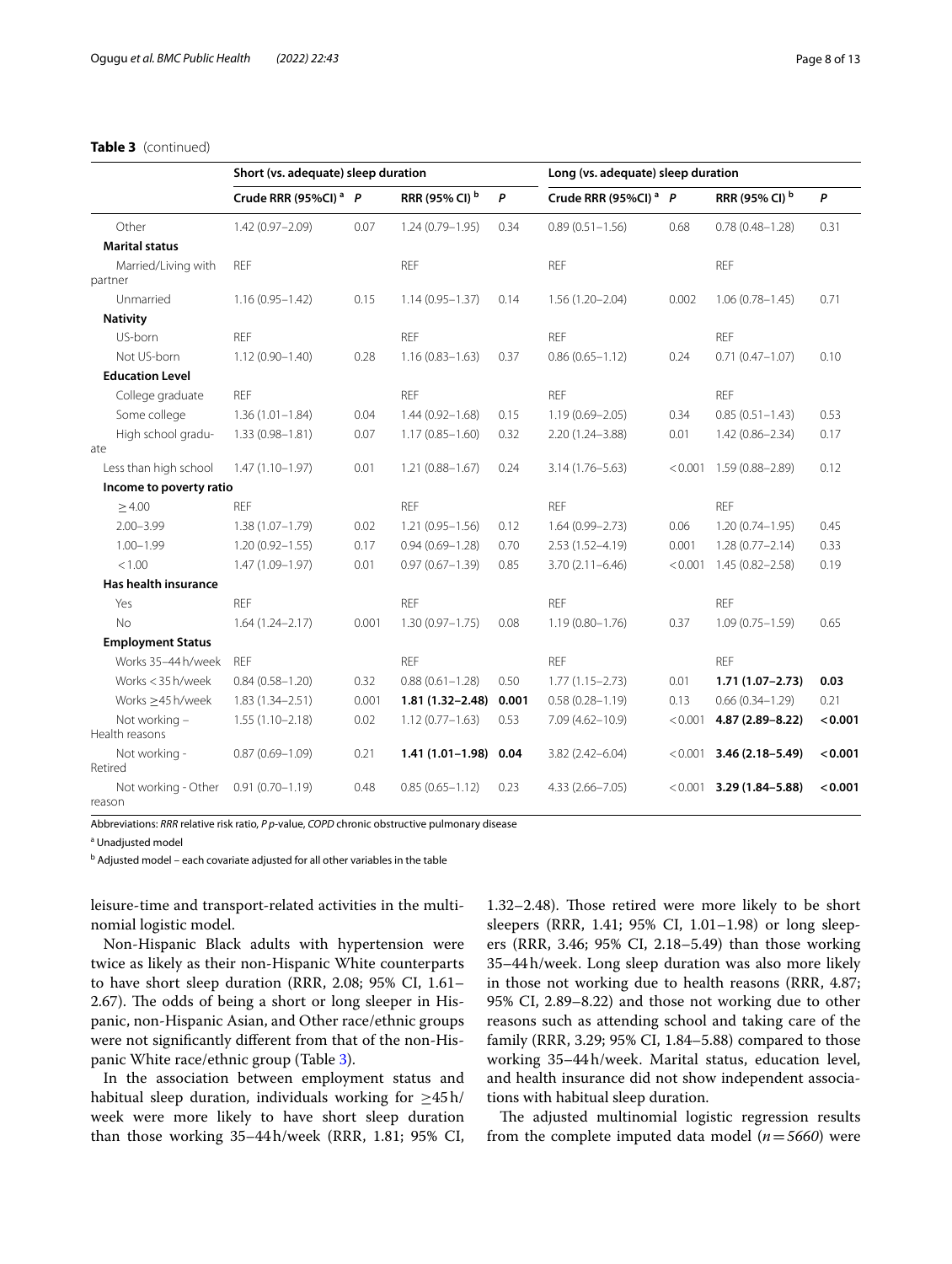compared to those of complete case analysis (*n*=*4520*). The direction and significance of the relationship between the covariates and habitual sleep duration in the two models were similar to except in employment status, help-seeking for sleeping difficulty, and depressive symptoms covariates where the level of signifcance difered (Additional fle [2](#page-10-1): Supplemental Table 2). In employment status, retirement was associated with short sleep in the imputed model (RRR, 1.41; 95% CI, 1.01–1.98) but not in complete case analysis (RRR, 1.39; 95% CI, 0.94–2.06). Help-seeking for sleeping difficulty was associated with short sleep in the imputed model (RRR,1.25; 95% CI, 1.02–1.53) but not in complete case analysis (RRR,1.20; 95% CI, 0.97–1.50). Finally, moderate depressive symptoms were associated with short sleep duration in the complete case analysis (RRR, 1.87; 95% CI, 1.23–2.85) but not in the imputed model (RRR, 1.61; 95% CI, 0.99–2.61).

Results from the complete case analyses showed no signifcant associations between depressive symptoms and long sleep duration, but in the complete imputed data model, long sleep duration was associated with both moderate (RRR,1.62; 95% CI, 1.08–2.44 versus RRR, 1.52; 95% CI, 0.98–2.37 in the complete case analysis) and moderately severe to severe depressive symptoms (RRR,1.89; 95% CI, 1.05–3.43 vs. RRR, 1.78; 95%  $CI$ , 0.84–3.76 in the complete case analysis). The results show that the diferences noted were on the signifcance of the relationship between the specifed variables and habitual sleep duration but not on the direction of the relationships. The complete case analysis model included 4520 observations (compared to 5660 observations for complete imputed data), translating to a 20% loss in information. This loss of information may bias results in the complete case analysis and may have contributed to the diferences noted between the two models. Some of the diferences observed could also be due to an increase in power in the imputed data model.

# **Discussion**

In this large nationally representative sample of adults with hypertension, we fnd numerous sociodemographic and health characteristics are signifcantly associated with habitual sleep duration. Among US adults with hypertension, help-seeking for sleeping difficulty, defined in the present study as a history of telling a doctor or other health professional that one had trouble sleeping, was independently associated with short sleep duration. Previous research has also noted signifcant associations between self-reported difficulties initiating or maintaining sleep and short sleep duration  $[36]$  $[36]$ . These findings have important implications because short sleep duration and other sleep problems, such as insomnia synergistically increase the risk for adverse cardiovascular

outcomes  $[37, 38]$  $[37, 38]$  $[37, 38]$  $[37, 38]$  $[37, 38]$ . The significant association between help-seeking for sleeping difficulty and short sleep duration among those with hypertension provides a point of intervention for health care teams to comprehensively assess and support all aspects of sleep health, including habitual sleep duration, in patients who report sleep problems.

Findings from studies with other populations showed no diferences by gender in habitual sleep duration [[13](#page-11-10), [14\]](#page-11-11). In contrast, we found that women with hypertension were less likely to be short sleepers and more likely to be long sleepers than men with hypertension. The inconsistency may be partly due to the diferent approaches used in measuring sleep duration. The two studies defined sleep duration based on the amount of sleep obtained in a day  $[14]$  $[14]$  or 24h  $[13]$  $[13]$ , increasing the likelihood that napping time was captured. In contrast, our study measured the amount of sleep obtained in the main sleep period. Studies have reported a higher frequency of napping among men  $[39, 40]$  $[39, 40]$  $[39, 40]$  $[39, 40]$ . The differences in napping may account for sex diferences in sleep duration when the assessment is limited to the amount of sleep obtained during the main sleep period.

The relationship between chronic disease and sleep duration varies across studies. Consistent with other studies [\[41](#page-11-38), [42](#page-12-0)], we found that CKD was associated with long sleep duration but not short sleep duration. Other previous research findings found that both short  $(**6**h/$ night) and long sleep duration (>8h/night) were positively associated with incident CKD with the strongest association occurring in those who habitually slept <4h per night  $[43]$  $[43]$  $[43]$ . The increased risk of CKD in short sleepers may be due to the increased sympathetic nervous system activity and infammation that occurs with sleep loss [[44\]](#page-12-2).

On the other hand, there is minimal evidence of a pathway through which long sleep duration can cause disease. In those with chronic disease, the long sleep duration may be due to ill health or the underlying pathophysiological mechanisms of the specifc condition, such as increased inflammation  $[1, 45]$  $[1, 45]$  $[1, 45]$  $[1, 45]$ . The inflammatory processes can cause excessive fatigue and sleepiness [[45](#page-12-3), [46\]](#page-12-4) and contribute to more time spent in bed. Therefore, the inclusion of markers of pathophysiological processes such as infammatory markers in future studies would provide more insight into the mechanisms underlying the relationship between disease and sleep duration.

Similar to our fndings in adults with hypertension, many previous studies in the general population have found no association between habitual sleep duration and COPD, heart disease, diabetes [[16,](#page-11-13) [47](#page-12-5)], stroke [\[16](#page-11-13), [47\]](#page-12-5), or arthritis [\[13](#page-11-10), [16\]](#page-11-13). However, other studies found that short sleep duration was signifcantly associated with COPD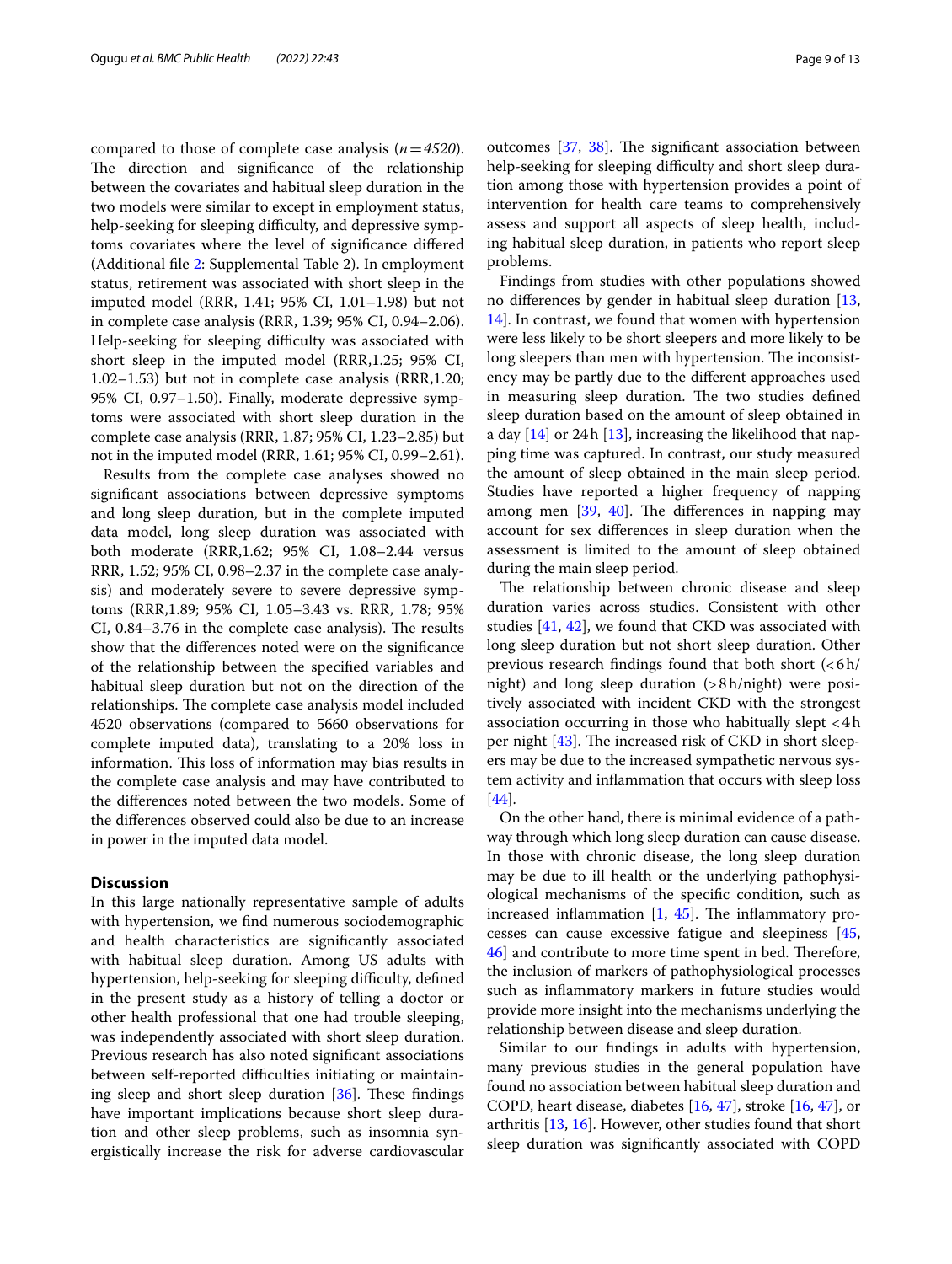[[13\]](#page-11-10), heart disease [[13,](#page-11-10) [14\]](#page-11-11), and arthritis [[47](#page-12-5)], while stroke was associated with long sleep duration  $[43]$  $[43]$ . The inconsistencies across studies may be partly related to diferences in baseline characteristics of study participants, the varied ways in which sleep duration is measured and analyzed, diferences in the proportion of those with comorbidities, and other factors controlled in the studies.

Consistent with prior fndings across diferent adult populations, including older adults and those attending outpatient care settings [\[16,](#page-11-13) [36,](#page-11-33) [48](#page-12-6), [49](#page-12-7)], we found that moderate to severe depressive symptoms were associated with long sleep duration. Other fndings have also shown an association between sleeping less than 6h and risk for depression [\[49](#page-12-7)] which may point to a dose-response relationship between short sleep and depression. Overall, the literature points to a bidirectional relationship between sleep duration and mental health indicators, including depressive symptoms. Circadian rhythm disruptions and insomnia are common in depression and can contribute to short sleep [[50\]](#page-12-8). Sleep loss has also been linked to impairment in emotional regulation and decreased positive and increased negative emotions, which can trigger and worsen depressive symptoms [[51,](#page-12-9) [52](#page-12-10)]. Depression has also been linked to elevated levels of pro-infamma-tory markers [[53,](#page-12-11) [54](#page-12-12)], whose effects include excessive fatigue and sleepiness [[46](#page-12-4), [54](#page-12-12), [55\]](#page-12-13). Hypertension is also associated with increased inflammation  $[56, 57]$  $[56, 57]$  $[56, 57]$  $[56, 57]$  $[56, 57]$ . Therefore, having both hypertension and depression may worsen the efects of infammation in the body.

The relationship between sleep duration and other health-related behaviors has been examined in many studies. Consistent with prior studies, we found no signifcant relationship between alcohol intake and habitual sleep duration [\[13,](#page-11-10) [16](#page-11-13)]. Other previous fndings have shown heavy alcohol intake to be associated with sleep continuity disturbances but not sleep duration [\[58](#page-12-16)]. Alcohol intake near bedtime can afect sleep quality because it disrupts the normal sleep architecture [[59](#page-12-17)]. Consistent with previous studies, we found no association between cigarette smoking and habitual sleep duration [\[13](#page-11-10), [16](#page-11-13)].

Research fndings on the relationship between physical activity and sleep duration are mixed. Similar to a prior study in older adults [[13\]](#page-11-10), we noted no associations between physical activity and sleep duration in adults with hypertension. Other fndings suggest that being physically active is associated with reduced odds of having a long sleep duration  $[14, 60]$  $[14, 60]$  $[14, 60]$  $[14, 60]$ . The negative association between physical activity and long sleep duration may be related to other confounding factors, such as health conditions, not controlled for in studies. Findings from experimental studies suggest that physical activity substantially improves other sleep parameters such as sleep regularity and sleep quality but only has modest efects on total sleep time [[61](#page-12-19), [62](#page-12-20)]. On the other hand, adequate sleep can enhance the ability to remain physically active because it improves mental and physical performance [\[63\]](#page-12-21).

We noted that individuals working ≥45h per week were more likely to be short sleepers, while those working <35h per week or not working were more likely to be long sleepers when compared to individuals working 35–44h per week. Previous studies also have found signifcant associations between longer work hours and short sleep duration [[64,](#page-12-22) [65](#page-12-23)]. Findings from the American Time Use Survey showed that the main activity exchanged for sleep is paid work  $[66]$  $[66]$ , and other results show that a reduction in work hours leads to a signifcant increase in sleep duration [\[65](#page-12-23)]. In the present study, those in retirement also had a slight but signifcant increase in odds of being a short sleeper than those working 35–44h/ week. These findings on retirement and sleep duration may be partly explained by how sleep duration was quantified in our study. The present study only considered sleep obtained during the main sleep period. Studies have found that individuals who have transitioned from work to retirement tend to nap more frequently or for longer durations when compared to those who are employed [[67,](#page-12-25) [68](#page-12-26)].

Our results on the relationship between race/ethnicity and habitual sleep duration among adults with hypertension are partly consistent with previous fndings in the general US adult population. Consistent with other studies  $[69-71]$  $[69-71]$ , we found that non-Hispanic Black adults were more likely than non-Hispanic White adults to be short sleepers. However, prior studies also reported signifcantly higher odds for short sleep duration among Hispanic [[71\]](#page-12-28) and non-Hispanic Asian adults than non-Hispanic White adults [[70,](#page-12-29) [71\]](#page-12-28). In contrast, our study showed that the odds of being a short or long sleeper in Hispanic or non-Hispanic Asian adults were not signifcantly diferent from that of non-Hispanic White adults. Of note, in these studies, the strongest association between race/ethnicity and short sleep duration has been observed in non-Hispanic Black adults [[70,](#page-12-29) [71\]](#page-12-28).

Previous studies have also found objectively measured total sleep time of non-Hispanic Black US adults to be signifcantly shorter than that of non-Hispanic White, Hispanic, and non-Hispanic Asian US adults [[69](#page-12-27), [71](#page-12-28)]. These findings on non-Hispanic Black race/ethnicity and short sleep duration are noteworthy because hypertension is more prevalent among non-Hispanic Black adults than in non-Hispanic White, Hispanic, or non-Hispanic Asian adults [[20\]](#page-11-17). Previous fndings suggest that the racial/ethnic diferences in sleep duration may be related to diferences in stress and perceived racial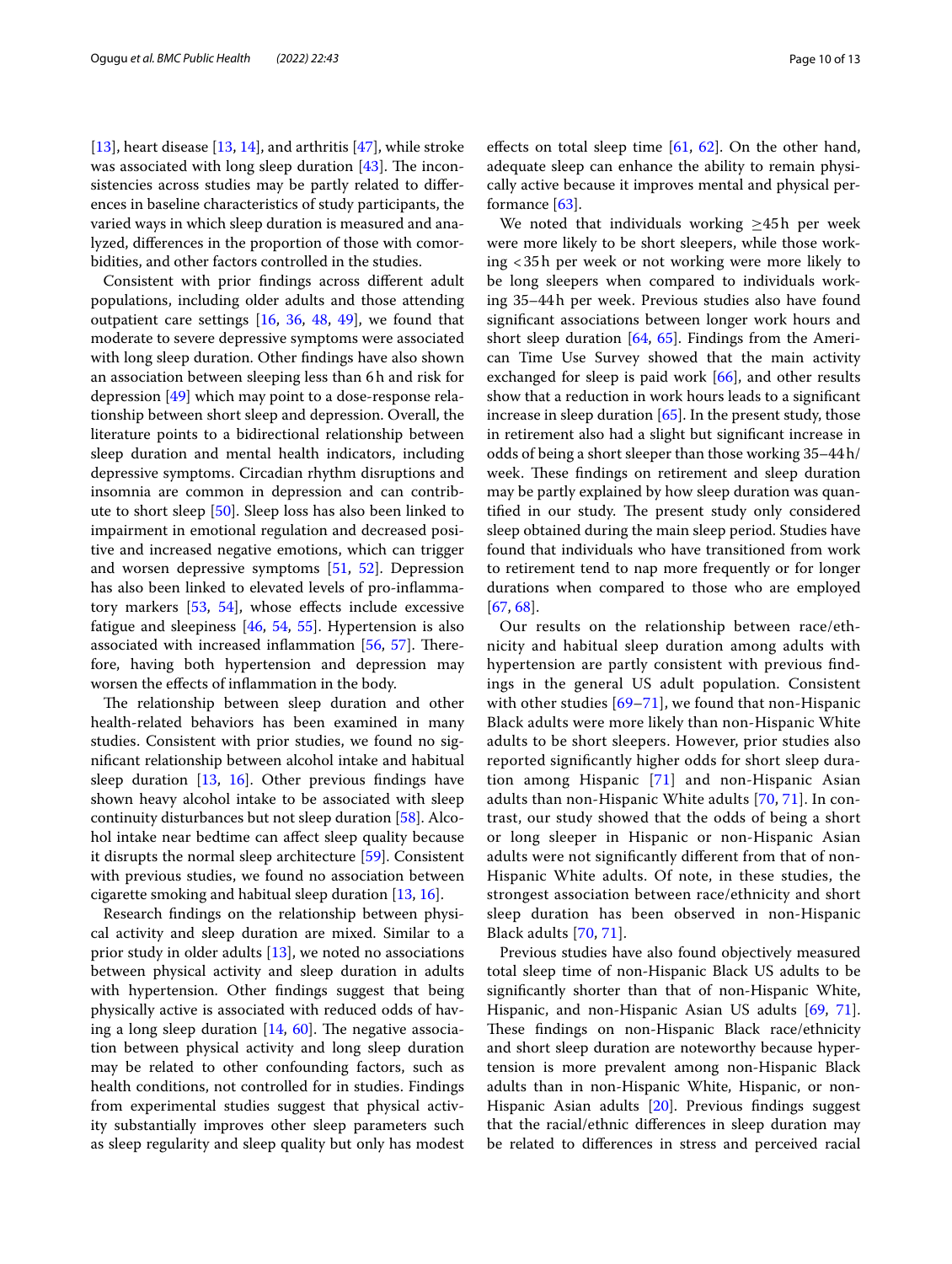discrimination [[15](#page-11-12), [72](#page-12-30)]. Further research is needed to explore further the mechanisms underlying these racial/ ethnic diferences in sleep duration.

Despite this study being nationally representative, there are limitations to be noted. The study was cross-sectional, and consequently, we cannot infer any temporality of the relationships between predictors such as chronic health conditions and habitual sleep duration. Second, NHANES did not have data on other potential predictors of sleep duration, such as infammatory biomarkers, stress, sleep attitudes, napping, and caregiving [[15,](#page-11-12) [16](#page-11-13), [39](#page-11-36), [73,](#page-12-31) [74](#page-12-32)]. Third, data for many variables used in this study, including habitual sleep duration, chronic health conditions, and health behaviors, were measured using selfreports. Even though the collection of self-reported data is more feasible than objective measurements in largescale surveys such as NHANES, it increases the risk for measurement error related to factors such as poor recall and social desirability [\[75](#page-12-33)]. To reduce measurement error, part of the NHANES protocols involved clarifying with participants any extreme high or low self-reports on various questionnaire items. For example, for sleep duration, NHANES interviewers verifed with participants sleep duration  $\leq 4$  or  $\geq 10$  h.

Despite the limitations noted, the information gathered on factors associated with short and long sleep duration in adults with hypertension provides important contributions to the literature on predictors of poor sleep outcomes in this population. Future studies in hypertensive adults should consider using objective measures of sleep duration and other health behaviors, such as physical activity, and include other important predictors of sleep duration in their analyses.

# **Conclusion**

This study used data from a national survey to assess the contribution of sociodemographic and health factors related to habitual sleep duration in adults with hypertension. In adults with hypertension, the factors positively associated with short sleep duration included helpseeking for sleeping difficulty, non-Hispanic Black race/ ethnicity, working 45 or more hours per week, and being in retirement. These factors provide information about hypertensive adults at most risk for poor health outcomes related to inadequate sleep's adverse efects. Such evidence can help develop tailored approaches for supporting healthy sleep habits, including adequate habitual duration, in adults with hypertension. In addition, future intervention studies aimed at promoting healthy sleep habits in groups with high rates of short sleep duration will help identify how sleep impacts health outcomes. Also, intervention studies in adults with hypertension are

needed to identify modifable factors that improve habitual sleep duration.

#### **Abbreviations**

AASM/SRS: American Academy of Sleep Medicine and Sleep Research Society; ACC/AHA: American College of Cardiology and American Heart Association; BP: Blood pressure; BMI: Body mass index; CDC: Centers for Disease Control and Prevention; COPD: Chronic obstructive pulmonary disease; CI: Confdence interval; CKD: Chronic kidney disease; eGFR: Estimated glomerular fltration rate; CKD-EPI: Chronic Kidney Disease Epidemiology Collaboration; MET: Metabolic equivalent of task; MICE: Multiple imputation by chained equations; MEC: Mobile examination center; NHANES: National Health and Nutrition Examination Survey; NSF: National Sleep Foundation; PHQ-9: 9-item Patient Health Questionnaire; RRR: Relative risk ratio; US: United States; WHO: World Health Organization.

#### **Supplementary Information**

The online version contains supplementary material available at [https://doi.](https://doi.org/10.1186/s12889-021-12465-2) [org/10.1186/s12889-021-12465-2](https://doi.org/10.1186/s12889-021-12465-2).

<span id="page-10-0"></span>**Additional fle 1: Supplemental Table 1.** Comparative sensitivity analysis between pre-imputation and post-imputation data of variables with missing data.

<span id="page-10-1"></span>**Additional fle 2: Supplemental Table 2.** Comparison of results on factors associated with short and long sleep duration – complete case analysis and post-imputation.

#### **Acknowledgments**

Not applicable.

#### **Authors' contributions**

E.G.O. conceptualized and designed the study, downloaded the NHANES data, analyzed the data, and drafted the manuscript. S.L.C., J.F.B., C.D., J.T.B., and J.E.G. supervised the conceptualization and design of the study, the analysis of data, and reviewed and edited the manuscript. All authors read and approved the fnal manuscript.

## **Funding**

This project was supported by Betty Irene Moore School of Nursing grant number 4294.

#### **Availability of data and materials**

The datasets generated and/or analyzed during the current study are available in the Centers for Disease Control and Prevention (CDC) NHANES repository, [https://wwwn.cdc.gov/nchs/nhanes/.](https://wwwn.cdc.gov/nchs/nhanes/)

#### **Declarations**

#### **Ethics approval and consent to participate**

The National Center for Health Statistics Ethics Review Board approved the NHANES protocol, and informed consent was obtained from the participants. The current study was deemed exempt from further review because the data used is de-identifed and publicly accessible.

#### **Consent for publication**

Not applicable.

#### **Competing interests**

The authors declare that they have no competing interests.

#### **Author details**

<sup>1</sup> Betty Irene Moore School of Nursing, University of California, Davis 2570 48th Street, Sacramento, CA 95817, USA. <sup>2</sup> Department of Statistics, University of California, Davis 399 Crocker Ln, Davis, CA 95616, USA. <sup>3</sup> Department of Psychiatry, Columbia University, 1051 Riverside Drive, New York, NY 10032, USA.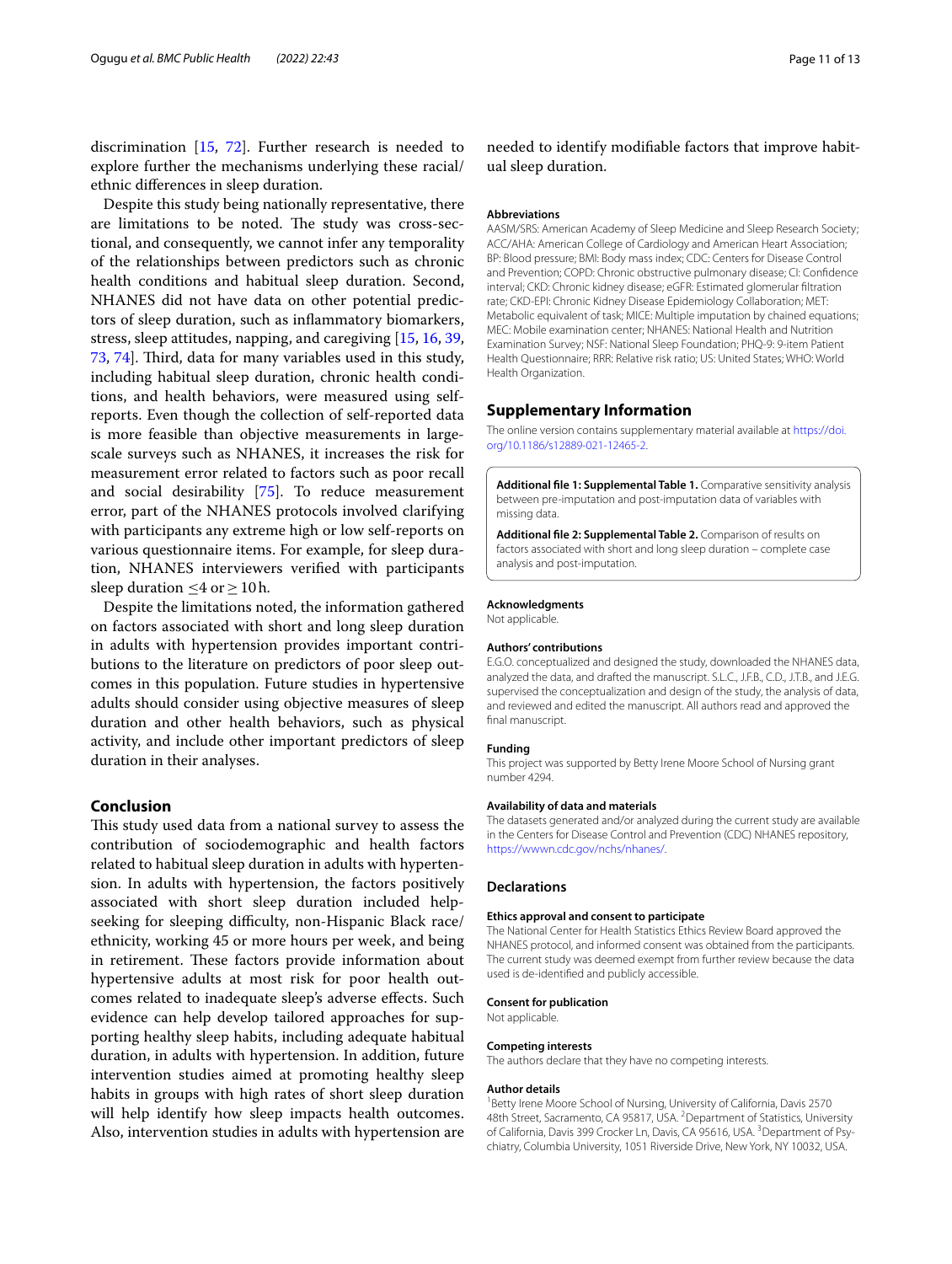Received: 22 June 2021 Accepted: 20 December 2021

#### **References**

- <span id="page-11-0"></span>Watson NF, Badr MS, Belenky G, Bliwise DL, Buxton OM, Buysse D, et al. Joint consensus statement of the American Academy of sleep medicine and Sleep Research Society on the recommended amount of sleep for a healthy adult: methodology and discussion. Sleep. 2015;38(8):1161–83.
- <span id="page-11-1"></span>2. Hirshkowitz M, Whiton K, Albert SM, Alessi C, Bruni O, DonCarlos L, et al. National Sleep Foundation's updated sleep duration recommendations: fnal report. Sleep Health. 2015;1(4):233–43.
- <span id="page-11-2"></span>3. Khubchandani J, Price JH. Short sleep duration in working American adults, 2010–2018. J Community Health. 2020;45(2):219–27.
- <span id="page-11-3"></span>4. Centers for Disease Control and Prevention. Hypertension Cascade: hypertension prevalence, treatment and control estimates among US adults aged 18 years and older applying the criteria from the American College of Cardiology and American Heart Association's 2017 hypertension guideline—NHANES 2015–2018. Atlanta: U.S. Department of Health and Human Services; 2021.
- <span id="page-11-4"></span>5. Whelton PK, Carey RM, Aronow WS, Casey DE Jr, Collins KJ, Dennison Himmelfarb C, et al. 2017 ACC/AHA/AAPA/ABC/ACPM/AGS/APhA/ASH/ ASPC/NMA/PCNA guideline for the prevention, detection, evaluation, and Management of High Blood Pressure in adults: a report of the American College of Cardiology/American Heart Association task force on clinical practice guidelines. Hypertension. 2018;71(6):e13–e115.
- <span id="page-11-5"></span>6. Li H, Ren Y, Wu Y, Zhao X. Correlation between sleep duration and hypertension: a dose-response meta-analysis. J Hum Hypertens. 2019;33(3):218–28.
- 7. Grandner M, Mullington JM, Hashmi SD, Redeker NS, Watson NF, Morgenthaler TI. Sleep duration and hypertension: analysis of > 700,000 adults by age and sex. J Clin Sleep Med. 2018;14(6):1031–9.
- 8. Cabeza de Baca T, Chayama KL, Redline S, Slopen N, Matsushita F, Prather AA, et al. Sleep debt: the impact of weekday sleep deprivation on cardiovascular health in older women. Sleep. 2019;42(10):zsz149.
- <span id="page-11-6"></span>Matthews EE, Li C, Long CR, Narcisse MR, Martin BC, McElfish PA. Sleep defciency among native Hawaiian/Pacifc islander, black, and White Americans and the association with cardiometabolic diseases: analysis of the National Health Interview Survey Data. Sleep Health. 2018;4(3):273–83.
- <span id="page-11-7"></span>10. Cassidy S, Chau JY, Catt M, Bauman A, Trenell MI. Low physical activity, high television viewing and poor sleep duration cluster in overweight and obese adults; a cross-sectional study of 398,984 participants from the UK biobank. Int J Behav Nutr Phys Act. 2017;14(1):57.
- <span id="page-11-8"></span>11. Loredo JS, Weng J, Ramos AR, Sotres-Alvarez D, Simonelli G, Talavera GA, et al. Sleep patterns and obesity: Hispanic community health study/study of Latinos Sueno Ancillar study. Chest. 2019;156(2):348–56.
- <span id="page-11-9"></span>12. Mondin TC, Stuart AL, Williams LJ, Jacka FN, Pasco JA, Ruusunen A. Diet quality, dietary patterns and short sleep duration: a cross-sectional population-based study. Eur J Nutr. 2019;58(2):641–51.
- <span id="page-11-10"></span>13. Wang S, Wu Y, Ungvari GS, Ng CH, Forester BP, Gatchel JR, et al. Sleep duration and its association with demographics, lifestyle factors, poor mental health and chronic diseases in older Chinese adults. Psychiatry Res. 2017;257:212–8.
- <span id="page-11-11"></span>14. Ren Y, Liu Y, Meng T, Liu W, Qiao Y, Gu Y, et al. Social-biological infuences on sleep duration among adult residents of northeastern China. Health Qual Life Outcomes. 2019;17(1):47.
- <span id="page-11-12"></span>15. Alcantara C, Patel SR, Carnethon M, Castaneda S, Isasi CR, Davis S, et al. Stress and sleep: results from the Hispanic community health study/study of Latinos sociocultural ancillary study. SSM Popul Health. 2017;3:713–21.
- <span id="page-11-13"></span>16. Smagula SF, Harrison S, Cauley JA, Ancoli-Israel S, Cawthon PM, Cummings S, et al. Determinants of change in objectively assessed sleep duration among older men. Am J Epidemiol. 2017;185(10):933–40.
- <span id="page-11-14"></span>17. Zipf G, Chiappa M, Porter KS, Ostchega Y, Lewis BG, Dostal J. National Health and Nutrition Examination Survey: Plan and operations, 1999– 2010. In: Vital Health and Statistics. vol. 1(56): National Center for Health Statistics; 2013.
- <span id="page-11-15"></span>18. Centers for Disease Control and Prevention. National Center for Health Statistics. NHANES Response Rates and Population Totals. Hyattsville: U.S. Department of Health and Human Services, Centers for Disease Control

and Prevention; [\[https://wwwn.cdc.gov/nchs/nhanes/responserates.](https://wwwn.cdc.gov/nchs/nhanes/responserates.aspx) [aspx](https://wwwn.cdc.gov/nchs/nhanes/responserates.aspx)]. Accessed 22 July 2019.

- <span id="page-11-16"></span>19. Centers for Disease Control and Prevention. National Center for Health Statistics. National Health and Nutrition Examination Survey: Physician Examination Procedures Manual. Hyattsville: U.S. Department of Health and Human Services, Centers for Disease Control and Prevention; 2018]. [[https://wwwn.cdc.gov/nchs/data/nhanes/2017-2018/manuals/2018-](https://wwwn.cdc.gov/nchs/data/nhanes/2017-2018/manuals/2018-Physician-Examination-Manual-508.pdf) [Physician-Examination-Manual-508.pdf\]](https://wwwn.cdc.gov/nchs/data/nhanes/2017-2018/manuals/2018-Physician-Examination-Manual-508.pdf).
- <span id="page-11-17"></span>20. Dorans KS, Mills KT, Liu Y, He J. Trends in prevalence and control of hypertension according to the 2017 American College of Cardiology/ American Heart Association (ACC/AHA) guideline. J Am Heart Assoc. 2018;7(11):e008888.
- <span id="page-11-18"></span>21. Ostchega Y, Zhang G, Hughes JP, Nwankwo T. Factors associated with hypertension control in US adults using 2017 ACC/AHA guidelines: National Health and nutrition examination survey 1999–2016. Am J Hypertens. 2018;31(8):886–94.
- <span id="page-11-19"></span>22. Grandner MA. Social-ecological model of sleep health. In: Grandner MA, editor. Sleep and health. 1st ed: Elsevier Inc; 2019. p. 45–53.
- <span id="page-11-20"></span>23. World Health Organization: Body mass index - BMI. [https://www.euro.](https://www.euro.who.int/en/health-topics/disease-prevention/nutrition/a-healthy-lifestyle/body-mass-index-bmi) [who.int/en/health-topics/disease-prevention/nutrition/a-healthy-lifes](https://www.euro.who.int/en/health-topics/disease-prevention/nutrition/a-healthy-lifestyle/body-mass-index-bmi) [tyle/body-mass-index-bmi.](https://www.euro.who.int/en/health-topics/disease-prevention/nutrition/a-healthy-lifestyle/body-mass-index-bmi) Accessed 18 Feb 2020.
- <span id="page-11-21"></span>24. Kroenke K, Spitzer RL, Williams JBW. The PHQ-9: validity of a brief depression severity measure. J Gen Intern Med. 2001;16:606–13.
- <span id="page-11-22"></span>25. Levey AS, Stevens LA, Schmid CH, Zhang YL, Castro AF, Feldman HI, et al. A new equation to estimate glomerular fltration rate. Ann Intern Med. 2009;150(9):604–12.
- <span id="page-11-23"></span>26. Murphy D, McCulloch CE, Lin F, Banerjee T, Bragg-Gresham JL, Eberhardt MS, et al. Trends in prevalence of chronic kidney disease in the United States. Ann Intern Med. 2016;165(7):473–81.
- <span id="page-11-24"></span>27. U.S. Department of Health and Human Services, U.S. Department of Agriculture: 2015–2020 Dietary Guidelines for Americans. 8th ed; 2015.
- <span id="page-11-25"></span>28. 2018 Physical Activity Guidelines Advisory Committee. 2018 Physical Activity Guidelines Advisory Committee Scientifc Report. Washington, DC: U.S. Department of Health and Human Services; 2018.
- <span id="page-11-26"></span>29. Centers for Disease Control and Prevention, National Center for Health Statistics: National Health and nutrition examination survey 2017-2018 data documentation, codebook, and frequencies: physical activity (PAQ\_J); 2020.
- <span id="page-11-27"></span>30. White IR, Royston P, Wood AM. Multiple imputation using chained equations: issues and guidance for practice. Stat Med. 2011;30(4):377–99.
- <span id="page-11-28"></span>31. Royston P, White IR. Multiple imputation by chained equations (MICE): implementation in Stata. J Stat Softw. 2011;45(4):1–20.
- <span id="page-11-29"></span>32. Quartagno M, Carpenter JR, Goldstein H. Multiple imputation with survey weights: a multilevel approach. J Surv Stat Methodol. 2020;8(5):965–89.
- <span id="page-11-30"></span>33. Nguyen CD, Carlin JB, Lee KJ. Model checking in multiple imputation: an overview and case study. Emerg Themes Epidemiol. 2017;14(1):8.
- <span id="page-11-31"></span>34. StataCorp. Stata Multiple-Imputation Reference Manual. Release 15. College Station: StataCorp LLC; 2017.
- <span id="page-11-32"></span>35. StataCorp. Stata User's guide release 15. College Station: StataCorp LLC; 2017.
- <span id="page-11-33"></span>36. Zheng W, Luo XN, Li HY, Ke XY, Dai Q, Zhang CJ, et al. Association of sleep duration with sleep disturbances, quality of life, and sociodemographic factors in general hospital outpatients. Perspect Psychiatr Care. 2018;54(3):422–7.
- <span id="page-11-34"></span>37. Bertisch SM, Pollock BD, Mittleman MA, Buysse DJ, Bazzano LA, Gottlieb DJ, et al. Insomnia with objective short sleep duration and risk of incident cardiovascular disease and all-cause mortality: sleep heart health study. Sleep. 2018;41(6):1–9.
- <span id="page-11-35"></span>38. Pepin J-L, Borel A-L, Tamisier R, Baguet J-P, Levy P, Dauvilliers Y. Hypertension and sleep: overview of a tight relationship. Sleep Med Rev. 2014;18(6):509–19.
- <span id="page-11-36"></span>39. Furihata R, Kaneita Y, Jike M, Ohida T, Uchiyama M. Napping and associated factors: a Japanese nationwide general population survey. Sleep Med. 2016;20:72–9.
- <span id="page-11-37"></span>40. Leng Y, Wainwright NWJ, Cappuccio FP, Surtees PG, Hayat S, Luben R, et al. Daytime napping and increased risk of incident respiratory diseases: symptom, marker, or risk factor? Sleep Med. 2016;23:12–5.
- <span id="page-11-38"></span>41. Kim C-W, Chang Y, Sung E, Yun KE, Jung H-S, Ko B-J, et al. Sleep duration and quality in relation to chronic kidney disease and glomerular hyperfltration in healthy men and women. PLoS One. 2017;12(4):e0175298.